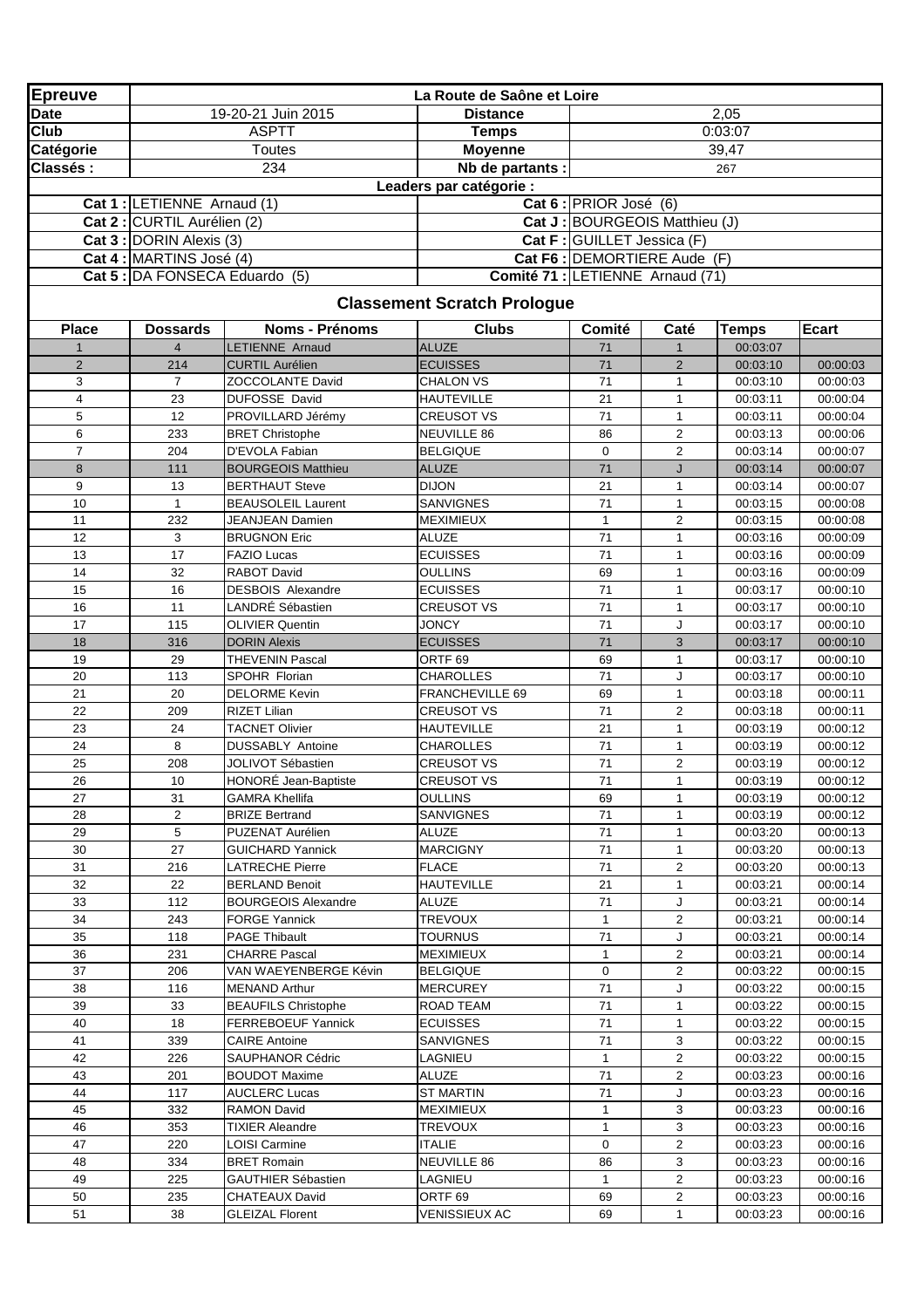| 52   | 224 | <b>CHARLEVOIX Baptiste</b> | LAGNIEU              | $\mathbf{1}$ | $\overline{2}$          | 00:03:24 | 00:00:17 |
|------|-----|----------------------------|----------------------|--------------|-------------------------|----------|----------|
| 53   | 248 | RIVALLAIN Julien           | VENISSIEUX AC        | 69           | $\overline{2}$          | 00:03:24 | 00:00:17 |
| 54   | 223 | <b>OQUIDAN Antoine</b>     | <b>JONCY</b>         | 71           | $\overline{2}$          | 00:03:25 | 00:00:18 |
| 55   | 245 | LAURIA Joseph              | <b>TREVOUX</b>       | $\mathbf{1}$ | $\overline{2}$          | 00:03:25 | 00:00:18 |
| 56   | 221 | PIAGNERI Luca              | <b>ITALIE</b>        | $\mathbf 0$  | $\overline{\mathbf{c}}$ | 00:03:26 | 00:00:19 |
| 57   | 249 | <b>AUCLERC Philippe</b>    | <b>ST MARTIN</b>     | 71           | $\overline{2}$          | 00:03:26 | 00:00:19 |
| 58   | 310 | ZOCCOLANTE Christophe      | <b>CHALON VS</b>     | 71           | 3                       | 00:03:26 | 00:00:19 |
| 59   | 227 | <b>DELERUE Franck</b>      | LOUHANS              | 71           | $\overline{c}$          |          |          |
|      |     |                            |                      |              |                         | 00:03:26 | 00:00:19 |
| 60   | 9   | <b>GRAND Yannick</b>       | COGNIN <sub>73</sub> | 73           | $\mathbf{1}$            | 00:03:27 | 00:00:20 |
| 61   | 41  | DIVAY Joël                 | ORTF <sub>69</sub>   | 69           | $\mathbf{1}$            | 00:03:27 | 00:00:20 |
| 62   | 349 | <b>ROYER Clément</b>       | <b>ST MARTIN</b>     | 71           | 3                       | 00:03:28 | 00:00:20 |
| 63   | 119 | AMBERT Jérémy              | VILLEJUST 91         | 91           | J                       | 00:03:28 | 00:00:21 |
| 64   | 202 | <b>BRIOTTET Benoit</b>     | <b>ALUZE</b>         | 71           | $\overline{2}$          | 00:03:28 | 00:00:21 |
| 65   | 219 | <b>CROCI Alan</b>          | ITALIE               | $\mathbf 0$  | $\overline{2}$          | 00:03:28 | 00:00:21 |
| 66   | 40  | DE FARIA Arthur            | VILLEJUST 91         | 91           | $\mathbf{1}$            | 00:03:28 | 00:00:21 |
| 67   | 239 | CHAVET-BELLOT Patrick      | ROAD TEAM            | 71           | $\overline{2}$          | 00:03:28 | 00:00:21 |
| 68   | 434 | <b>BRUNO Antoine</b>       | <b>MERCUREY</b>      | 71           | 4C                      | 00:03:28 | 00:00:21 |
| 69   | 120 | <b>LEGER Clément</b>       | <b>ST MARTIN</b>     | 71           | J                       | 00:03:28 | 00:00:21 |
| 70   | 114 | NETO Loïc                  | <b>JONCY</b>         | 71           | J                       | 00:03:28 | 00:00:21 |
| $71$ | 30  | <b>CAEIRO Marcos</b>       | <b>OULLINS</b>       | 69           | $\mathbf{1}$            | 00:03:28 | 00:00:21 |
| 72   | 28  | <b>DELAYE Nicolas</b>      | <b>MARCIGNY</b>      | 69           | 1                       | 00:03:28 | 00:00:21 |
| 73   | 203 | <b>DEMONT Sébastien</b>    | ALUZE                | 71           | $\overline{2}$          | 00:03:28 | 00:00:21 |
| 74   | 238 | <b>COLANTONIO Daniel</b>   | <b>OULLINS</b>       | 69           | $\overline{2}$          | 00:03:29 | 00:00:22 |
|      |     |                            |                      |              |                         |          |          |
| 75   | 319 | <b>DUPONT Frédéric</b>     | <b>FLACE</b>         | 71           | 3                       | 00:03:29 | 00:00:22 |
| 76   | 309 | <b>PERI Laurent</b>        | <b>CHALON VS</b>     | 71           | 3                       | 00:03:29 | 00:00:22 |
| 77   | 311 | <b>DESOUTER Fabrice</b>    | COGNIN <sub>73</sub> | 73           | 3                       | 00:03:30 | 00:00:23 |
| 78   | 234 | LORIOUX Stéphane           | NEUVILLE 86          | 86           | $\overline{2}$          | 00:03:30 | 00:00:23 |
| 79   | 36  | DELEERSNYDER Arnaud        | ST DENIS 01          | $\mathbf{1}$ | $\mathbf{1}$            | 00:03:30 | 00:00:23 |
| 80   | 242 | <b>DEREUX David</b>        | <b>TREVOUX</b>       | $\mathbf{1}$ | $\overline{2}$          | 00:03:30 | 00:00:23 |
| 81   | 21  | PETITJEAN Philippe         | FRANCHEVILLE 69      | 69           | $\mathbf{1}$            | 00:03:31 | 00:00:23 |
| 82   | 308 | <b>HUOT Vincent</b>        | <b>CHALON ASPTT</b>  | 71           | 3                       | 00:03:31 | 00:00:24 |
| 83   | 222 | <b>GAUDILLIERE Alexis</b>  | <b>JONCY</b>         | 71           | $\overline{c}$          | 00:03:31 | 00:00:24 |
| 84   | 406 | <b>MARTINS José</b>        | <b>BIOUX</b>         | 71           | $\overline{\mathbf{4}}$ | 00:03:31 | 00:00:24 |
| 85   | 35  | <b>BADEY Stéphane</b>      | ST DENIS 01          | $\mathbf{1}$ | $\mathbf{1}$            | 00:03:31 | 00:00:24 |
| 86   | 416 | <b>VERNIER Philippe</b>    | COGNIN <sub>73</sub> | 73           | 4                       | 00:03:31 | 00:00:24 |
| 87   | 345 | ROUGEMONT Frédéric         | <b>SANVIGNES</b>     | 71           | 3                       | 00:03:31 | 00:00:24 |
| 88   | 218 | CANZONERI Antonio          | ITALIE               | $\mathbf 0$  | $\overline{c}$          | 00:03:31 | 00:00:24 |
| 89   | 343 | <b>MAGNIEN Laurent</b>     | <b>SANVIGNES</b>     | 71           | 3                       | 00:03:32 | 00:00:24 |
| 90   | 39  | <b>MAUBLANC Sylvain</b>    | <b>VENISSIEUX AC</b> | 69           | $\mathbf{1}$            | 00:03:32 | 00:00:25 |
| 91   | 19  | <b>LEMAITRE Guillaume</b>  | <b>ECUISSES</b>      | 3            | $\mathbf{1}$            | 00:03:32 | 00:00:25 |
|      |     |                            |                      |              |                         |          |          |
| 92   | 211 | PIERRE EUGENE Vincent      | <b>DIJON</b>         | 21           | $\overline{2}$          | 00:03:32 | 00:00:25 |
| 93   | 246 | ROGNARD Mickaël            | <b>TREVOUX</b>       | $\mathbf{1}$ | $\overline{2}$          | 00:03:33 | 00:00:26 |
| 94   | 241 | <b>NUGUES Florian</b>      | SANVIGNES            | 71           | 2                       | 00:03:33 | 00:00:26 |
| 95   | 348 | RAGAINE Dimitri            | <b>ST MARTIN</b>     | 71           | 3                       | 00:03:33 | 00:00:26 |
| 96   | 230 | PALLAS Youri               | <b>MERCUREY</b>      | 71           | $\overline{c}$          | 00:03:33 | 00:00:26 |
| 97   | 205 | LEJEUNE Sylvain            | <b>BELGIQUE</b>      | 0            | $\overline{a}$          | 00:03:33 | 00:00:26 |
| 98   | 325 | <b>BOUVIER Maxime</b>      | LAGNIEU              | $\mathbf{1}$ | 3                       | 00:03:33 | 00:00:26 |
| 99   | 335 | <b>DEBORDE Damien</b>      | NEUVILLE 86          | 86           | 3                       | 00:03:33 | 00:00:26 |
| 100  | 15  | <b>GUILLOT Nicolas</b>     | <b>DIJON</b>         | 21           | $\mathbf{1}$            | 00:03:33 | 00:00:26 |
| 101  | 317 | PAULIN Jean-Marc           | <b>ECUISSES</b>      | 71           | 3                       | 00:03:34 | 00:00:27 |
| 102  | 341 | DELBLOUWE Christophe       | <b>SANVIGNES</b>     | 71           | 3                       | 00:03:34 | 00:00:27 |
| 103  | 26  | <b>DREUX Michel</b>        | <b>MARCIGNY</b>      | 71           | 1                       | 00:03:34 | 00:00:27 |
| 104  | 210 | TISSERAND Sébastien        | <b>DIJON</b>         | 21           | $\overline{2}$          | 00:03:34 | 00:00:27 |
| 105  | 412 | <b>FAVIER Martial</b>      | COGNIN 73            | 73           | 4                       | 00:03:35 | 00:00:28 |
| 106  | 442 | <b>PROST Laurent</b>       | ROANNE CO 42         | 42           | 4                       | 00:03:35 | 00:00:28 |
| 107  | 338 | <b>GIROUD Thierry</b>      | ROAD TEAM            | 71           | 3                       | 00:03:35 | 00:00:28 |
| 108  | 315 | <b>CURTIL Denis</b>        | <b>ECUISSES</b>      | 71           | 3                       | 00:03:36 | 00:00:29 |
| 109  | 437 | FERRAND Guillaume          | <b>MEXIMIEUX</b>     | $\mathbf{1}$ | 4                       | 00:03:36 | 00:00:29 |
| 110  | 424 | DORIN Julien               | <b>ECUISSES</b>      | 71           | 4                       | 00:03:36 | 00:00:29 |
| 111  | 306 | RENSON Frédéric            | <b>BELGIQUE</b>      | 0            | 3                       | 00:03:36 | 00:00:29 |
| 112  | 408 |                            |                      |              | 4                       |          |          |
|      |     | HENNI Mohamed              | CHALON VS            | 71           |                         | 00:03:36 | 00:00:29 |
| 113  | 207 | DUSSABLY Stéphane          | <b>CHAROLLES</b>     | 71           | $\overline{a}$          | 00:03:36 | 00:00:29 |
| 114  | 330 | <b>CARVALHO Alexis</b>     | <b>MEXIMIEUX</b>     | $\mathbf{1}$ | 3                       | 00:03:37 | 00:00:29 |
| 115  | 444 | <b>MICHALEC Arnaud</b>     | <b>SANVIGNES</b>     | 71           | 4                       | 00:03:37 | 00:00:30 |
| 116  | 321 | <b>BERTHAULT Sylvain</b>   | <b>HAUTEVILLE</b>    | 21           | 3                       | 00:03:37 | 00:00:30 |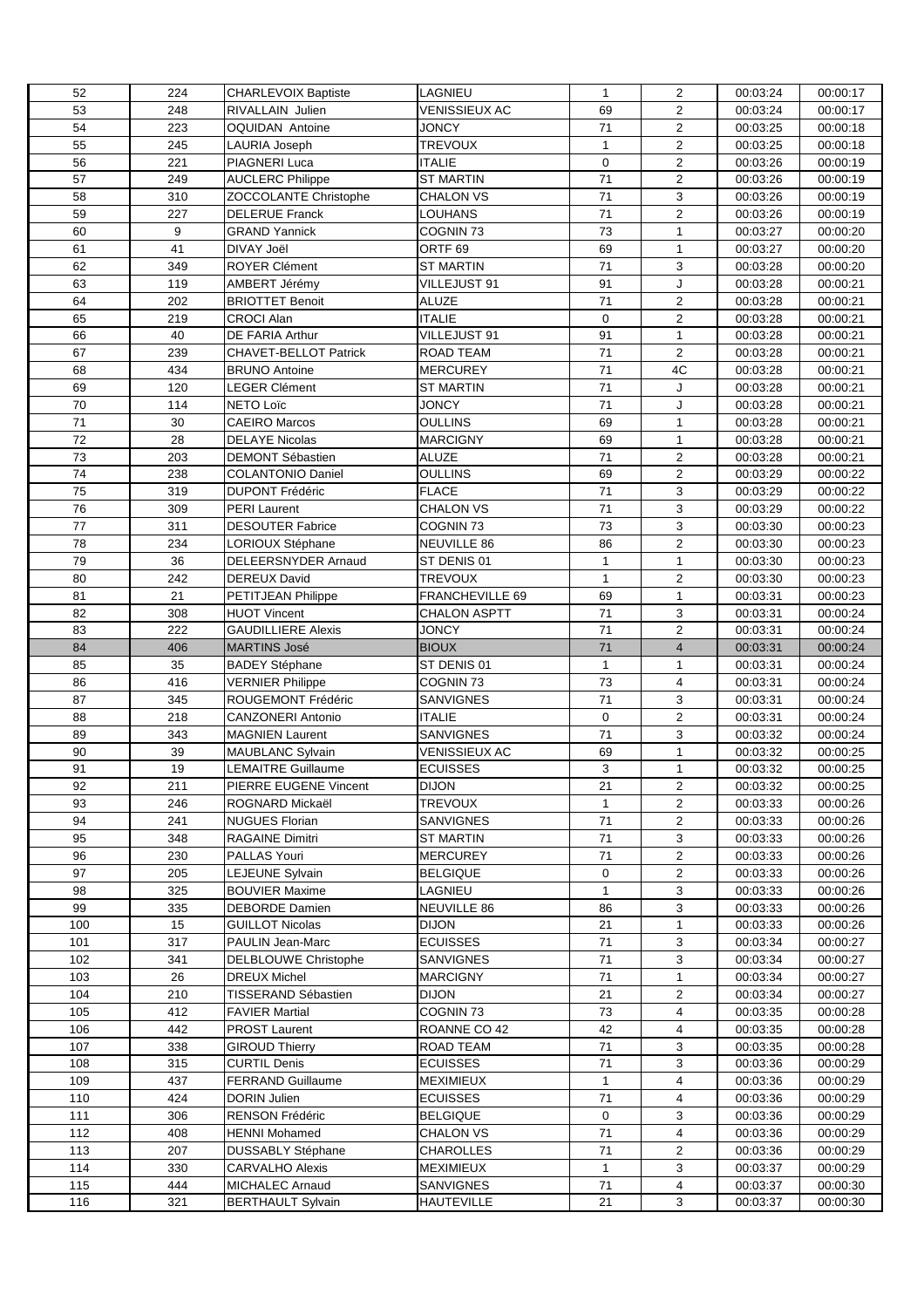| 117 | 418        | <b>BONIN Lucas</b>           | <b>CREUSOT VS</b>                 | 71           | 4                       | 00:03:37 | 00:00:30 |
|-----|------------|------------------------------|-----------------------------------|--------------|-------------------------|----------|----------|
| 118 | 340        | DE SOUSA Laurent             | <b>SANVIGNES</b>                  | 71           | 3                       | 00:03:37 | 00:00:30 |
| 119 | 329        | <b>BONHOME Francois</b>      | <b>MEXIMIEUX</b>                  | $\mathbf{1}$ | 3                       | 00:03:37 | 00:00:30 |
| 120 | 354        | <b>MARIN Patrice</b>         | WITTENHEIM 68                     | 68           | 3                       | 00:03:37 | 00:00:30 |
| 121 | 244        | <b>KILMAN Alain</b>          | <b>TREVOUX</b>                    | $\mathbf{1}$ | $\overline{2}$          | 00:03:37 | 00:00:30 |
| 122 | 307        | <b>GUILLET Olivier</b>       | <b>CHALON ASPTT</b>               | 71           | 3                       | 00:03:37 | 00:00:30 |
| 123 | 337        | <b>FOUILLOUX Thierry</b>     | ROAD TEAM                         | 71           | 3                       | 00:03:38 | 00:00:31 |
| 124 | 237        | SIE Serge                    | ORTF <sub>69</sub>                | 69           | $\overline{2}$          | 00:03:38 | 00:00:31 |
| 125 | 417        | <b>BONIN Pascal</b>          | <b>CREUSOT VS</b>                 | 71           | 4                       | 00:03:38 | 00:00:31 |
| 126 | 302        | PITOUX Christian             | <b>ALUZE</b>                      | 71           | 3                       | 00:03:39 | 00:00:32 |
| 127 | 240        | <b>DEMORTIERE Rémi</b>       | <b>SANVIGNES</b>                  | 71           | $\overline{2}$          | 00:03:39 | 00:00:32 |
| 128 | 247        | BORDAZ Jean Claude           | <b>VENISSIEUX AC</b>              | 69           | $\overline{\mathbf{c}}$ | 00:03:39 | 00:00:32 |
| 129 | 333        | <b>ANTOINE Julien</b>        | NEUVILLE 86                       | 86           | 3                       | 00:03:39 | 00:00:32 |
| 130 | 327        | <b>CHEVALIER Christophe</b>  | LAGNIEU                           | $\mathbf{1}$ | 3                       | 00:03:39 | 00:00:32 |
| 131 | 323        | FANTARELLA Aldo              | ITALIE                            | $\mathbf 0$  | 3                       | 00:03:40 | 00:00:33 |
| 132 | 320        | LEJEUNE Sylvain              | <b>FLACE</b>                      | 71           | 3                       | 00:03:40 | 00:00:33 |
| 133 | 432        | MARQUIS Laurent              | LOUHANS                           | 71           | $\overline{4}$          | 00:03:40 | 00:00:33 |
| 134 |            |                              | <b>ALUZE</b>                      |              | 3                       | 00:03:40 | 00:00:33 |
|     | 303        | TREMEAUX Jean-Luc            |                                   | 71           |                         |          |          |
| 135 | 403        | <b>RABUT Sylvain</b>         | <b>ALUZE</b>                      | 71           | 4                       | 00:03:41 | 00:00:34 |
| 136 | 401        | DE VECCHI Christophe         | <b>ALUZE</b>                      | $71$         | 4                       | 00:03:41 | 00:00:34 |
| 137 | 342        | <b>DIBETTA Francois</b>      | <b>SANVIGNES</b>                  | $71$         | 3                       | 00:03:41 | 00:00:34 |
| 138 | 318        | <b>AZAIS Olivier</b>         | <b>FLACE</b>                      | 71           | 3                       | 00:03:41 | 00:00:34 |
| 139 | 414        | RONZEL Stéphane              | COGNIN <sub>73</sub>              | 73           | $\overline{4}$          | 00:03:41 | 00:00:34 |
| 140 | 421        | <b>DESBOIS Jean-Baptiste</b> | VILLEJUST 91                      | 91           | $\overline{4}$          | 00:03:41 | 00:00:34 |
| 141 | 215        | EUVRARD Michael              | <b>ECUISSES</b>                   | 71           | 2                       | 00:03:42 | 00:00:35 |
| 142 | 407        | <b>RIGOMIER Vincent</b>      | <b>BIOUX</b>                      | 71           | 4                       | 00:03:42 | 00:00:35 |
| 143 | 456        | VIOLANO Jean-Paul            | <b>VENISSIEUX MAV</b>             | 69           | 4                       | 00:03:42 | 00:00:35 |
| 144 | 608        | <b>PRIOR José</b>            | <b>CREUSOT VS</b>                 | $71$         | 6                       | 00:03:42 | 00:00:35 |
| 145 | 409        | <b>KANEL Aurélien</b>        | <b>CHALON VS</b>                  | 71           | 4                       | 00:03:42 | 00:00:35 |
| 146 | 312        | PEIRERA DA CRUZ Ludovic      | COGNIN 73                         | 73           | 3                       | 00:03:42 | 00:00:35 |
| 147 | 344        | PATINGRE Thierry             | <b>SANVIGNES</b>                  | 71           | 3                       | 00:03:43 | 00:00:36 |
| 148 | 228        | PRONCHERY Mickaël            | <b>MARCIGNY</b>                   | $71$         | $\overline{c}$          | 00:03:43 | 00:00:36 |
| 149 | 425        | <b>CHARLOT Denis</b>         | <b>FLACE</b>                      | 71           | $\overline{4}$          | 00:03:43 | 00:00:36 |
| 150 | 25         | <b>BERGER Maime</b>          | <b>LOUHANS</b>                    | 71           | 1                       | 00:03:43 | 00:00:36 |
| 151 | 350        | PERRUSSET Mickaël            | ST PRIEST 69                      | 69           | 3                       | 00:03:43 | 00:00:36 |
| 152 | 450        | <b>CHAPEL Franck</b>         | <b>TREVOUX</b>                    | $\mathbf{1}$ | 4                       | 00:03:44 | 00:00:37 |
| 153 | 565        | LARROZE Jordan               | LOUHANS                           | 71           | 4                       | 00:03:44 | 00:00:37 |
| 154 | 423        | <b>DORIN Serge</b>           | <b>ECUISSES</b>                   | 71           | $\overline{4}$          | 00:03:45 | 00:00:37 |
| 155 | 236        | JEANDET Christophe           | ORTF <sub>69</sub>                | 69           | $\overline{c}$          | 00:03:45 | 00:00:38 |
| 156 | 14         | <b>CASTRES Olivier</b>       | <b>DIJON</b>                      | 21           | $\mathbf{1}$            | 00:03:45 | 00:00:38 |
| 157 | 435        | DELAURO Joseph               | <b>MERCUREY</b>                   | 71           | 4                       | 00:03:45 | 00:00:38 |
| 158 | 229        | <b>THURET Jonathan</b>       | <b>MARCIGNY</b>                   | 71           | $\overline{2}$          | 00:03:45 | 00:00:38 |
| 159 | 304        | <b>DESMET David</b>          | <b>BELGIQUE</b>                   | 0            | 3                       | 00:03:45 | 00:00:38 |
| 160 | 574        |                              | <b>VILLEJUST 91</b>               | 91           | 5                       |          |          |
|     |            | DA FONSECA Eduardo           |                                   |              |                         | 00:03:46 | 00:00:39 |
| 161 | 448<br>420 | SIGUENZA Bernars             | <b>TOURNUS</b>                    | 71<br>42     | 4<br>4                  | 00:03:46 | 00:00:39 |
| 162 |            | <b>FLORENCE Thierry</b>      | CSADN 42                          | 91           | $\overline{4}$          | 00:03:46 | 00:00:39 |
| 163 | 457        | <b>CARON Guillaume</b>       | VILLEJUST 91<br><b>CREUSOT VS</b> |              |                         | 00:03:46 | 00:00:39 |
| 164 | 313        | <b>ZENUCH Enguerrand</b>     |                                   | 71           | 3                       | 00:03:46 | 00:00:39 |
| 165 | 212        | <b>CARPENTIER Patrick</b>    | <b>DOMBES</b>                     | $\mathbf{1}$ | $\overline{2}$          | 00:03:46 | 00:00:39 |
| 166 | 314        | <b>JACQUET Thierry</b>       | <b>DOMBES</b>                     | $\mathbf{1}$ | 3                       | 00:03:47 | 00:00:40 |
| 167 | 404        | <b>AUBOEUF Thierry</b>       | <b>BIOUX</b>                      | 71           | 4                       | 00:03:47 | 00:00:40 |
| 168 | 455        | OLMOS José                   | <b>VENISSIEUX MAV</b>             | 69           | 4                       | 00:03:47 | 00:00:40 |
| 169 | 305        | FLOHIMONT Régis              | <b>BELGIQUE</b>                   | 0            | 3                       | 00:03:48 | 00:00:41 |
| 170 | 328        | THOMAS Jérome                | LAGNIEU                           | $\mathbf{1}$ | 3                       | 00:03:48 | 00:00:41 |
| 171 | 413        | <b>GARNIER Didier</b>        | COGNIN <sub>73</sub>              | 73           | 4                       | 00:03:48 | 00:00:41 |
| 172 | 415        | ROUGER Gianni                | COGNIN 73                         | 73           | 4                       | 00:03:49 | 00:00:42 |
| 173 | 213        | <b>CHIRAT Gilbert</b>        | <b>DOMBES</b>                     | $\mathbf{1}$ | $\overline{c}$          | 00:03:49 | 00:00:42 |
| 174 | 436        | DEMAGNY Nicolas              | <b>MEXIMIEUX</b>                  | $\mathbf{1}$ | 4                       | 00:03:49 | 00:00:42 |
| 175 | 430        | <b>BUATOIS Philippe</b>      | LOUHANS                           | 71           | 4                       | 00:03:49 | 00:00:42 |
| 176 | 352        | <b>GOUTTE Rémy</b>           | CSADN 42                          | 42           | 3                       | 00:03:49 | 00:00:42 |
| 177 | 411        | <b>BARTHE Xavier</b>         | COGNIN 73                         | 73           | 4                       | 00:03:50 | 00:00:43 |
| 178 | 453        | PEREZ André                  | <b>TREVOUX</b>                    | $\mathbf{1}$ | 4                       | 00:03:51 | 00:00:44 |
| 179 | 551        | <b>EHRHOLD Patrick</b>       | <b>BIOUX</b>                      | 71           | 5                       | 00:03:51 | 00:00:44 |
| 180 | 556        | ROUSSEAUX Dominique          | <b>CHALON VS</b>                  | 71           | 5                       | 00:03:52 | 00:00:45 |
| 181 | 331        | GOY Alain                    | <b>MEXIMIEUX</b>                  | $\mathbf{1}$ | 3                       | 00:03:52 | 00:00:45 |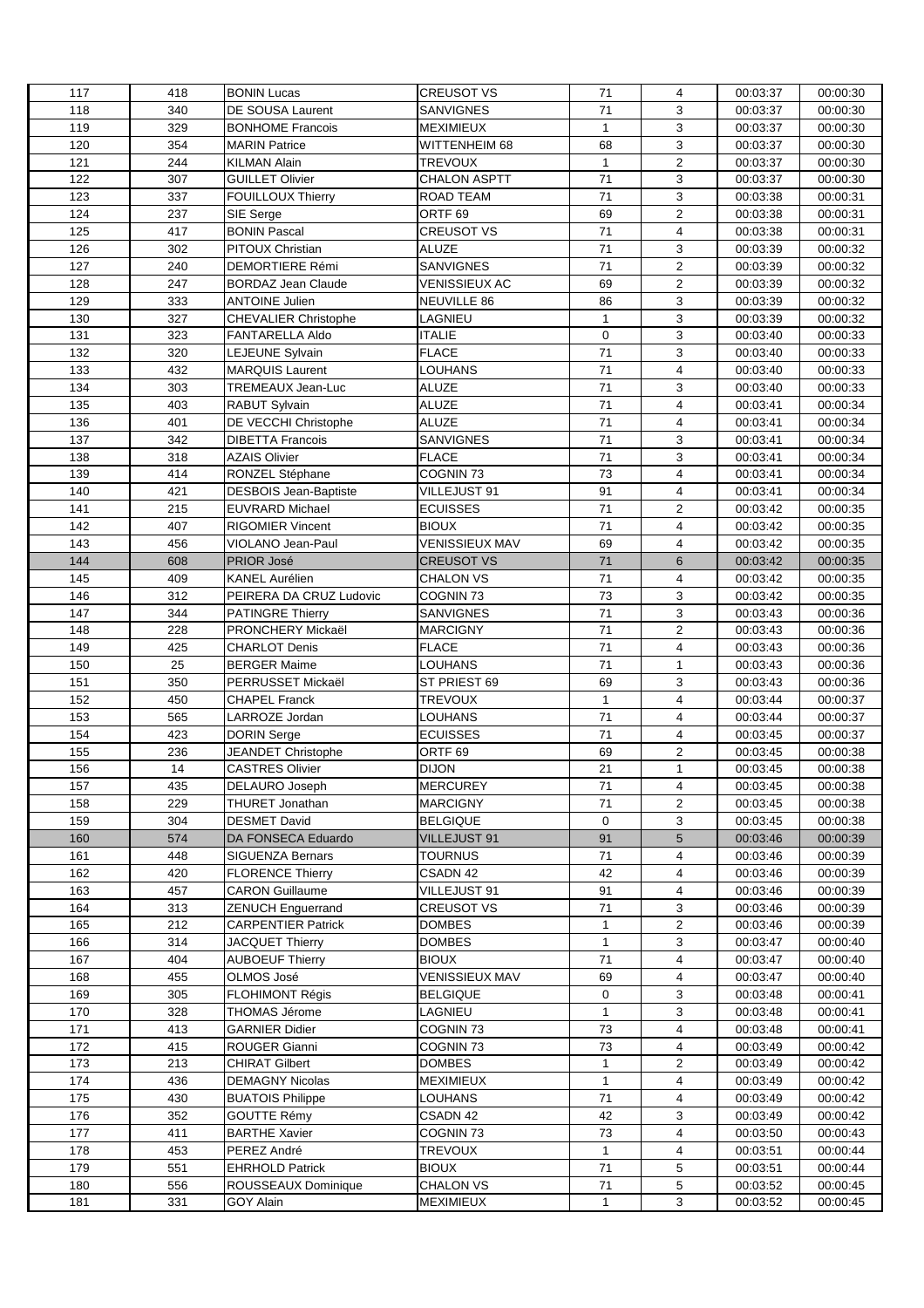| 182 | 558 | <b>WILSON Mike</b>         | COGNIN <sub>73</sub> | 73           | 5              | 00:03:52 | 00:00:45 |
|-----|-----|----------------------------|----------------------|--------------|----------------|----------|----------|
| 183 | 572 |                            | <b>ST VALLIER</b>    | 71           | 5              |          | 00:00:46 |
| 184 | 426 | <b>GONNEAUD Patrick</b>    | <b>FLACE</b>         | 71           | $\overline{4}$ | 00:03:53 |          |
| 185 |     | PAITRY Maryan              |                      | 71           | 5              | 00:03:53 | 00:00:46 |
|     | 552 | <b>BRUZZONI Stéphane</b>   | <b>BUXY</b>          |              |                | 00:03:53 | 00:00:46 |
| 186 | 564 | <b>BOULLY Rémy</b>         | <b>LOUHANS</b>       | 71           | 5              | 00:03:54 | 00:00:47 |
| 187 | 429 | PANZA Christophe           | <b>JONCY</b>         | 71           | 4              | 00:03:54 | 00:00:47 |
| 188 | 571 | <b>BERTOUX Christian</b>   | <b>ST VALLIER</b>    | 71           | 5              | 00:03:54 | 00:00:47 |
| 189 | 445 | <b>NUGUES Patrick</b>      | <b>SANVIGNES</b>     | 71           | 4              | 00:03:55 | 00:00:48 |
| 190 | 567 | MICHAUDET Jean             | ST MARCEL            | 71           | 5              | 00:03:55 | 00:00:48 |
| 191 | 402 | POMPANON Laura             | ALUZE                | 71           | $\overline{4}$ | 00:03:55 | 00:00:48 |
| 192 | 419 | <b>DECHAMP Christophe</b>  | CSADN 42             | 42           | 4              | 00:03:55 | 00:00:48 |
| 193 | 554 | DONZEL Roland              | <b>CHALON VS</b>     | 71           | 5              | 00:03:56 | 00:00:49 |
| 194 | 410 | RIGAUD Didier              | <b>CHALON VS</b>     | 71           | $\overline{4}$ | 00:03:56 | 00:00:49 |
| 195 | 568 | <b>DYON David</b>          | <b>ST MARTIN</b>     | 71           | 5              | 00:03:56 | 00:00:49 |
| 196 | 563 | <b>SCARPA Stéfania</b>     | <b>ITALIE</b>        | 0            | 5              | 00:03:57 | 00:00:50 |
| 197 | 439 | <b>ROY Martine</b>         | MEXIMIEUX            | $\mathbf{1}$ | $\overline{4}$ | 00:03:57 | 00:00:50 |
| 198 | 441 | <b>GRANGER Philippe</b>    | ROANNE CO 42         | 42           | $\overline{4}$ | 00:03:58 | 00:00:51 |
| 199 | 449 | <b>AUMONIER Gabriel</b>    | <b>TREVOUX</b>       | $\mathbf{1}$ | $\overline{4}$ | 00:03:59 | 00:00:51 |
| 200 | 422 | <b>RAVIER Marcel</b>       | CSADN 42             | 42           | $\overline{4}$ | 00:03:59 | 00:00:52 |
| 201 | 433 | <b>MICHEL Ludovic</b>      | <b>LOUHANS</b>       | 71           | 4              | 00:04:00 | 00:00:53 |
| 202 | 347 | <b>DURAND Christophe</b>   | <b>ST MARTIN</b>     | 71           | 3              | 00:04:01 | 00:00:53 |
| 203 | 405 | <b>BOULICAUT Frédéric</b>  | <b>BIOUX</b>         | 71           | 4              | 00:04:02 | 00:00:55 |
| 204 | 566 | THIBAUD David              | MEXIMIEUX            | $\mathbf{1}$ | 5              | 00:04:02 | 00:00:55 |
| 205 | 452 | <b>MILLET Pierre</b>       | <b>TREVOUX</b>       | $\mathbf{1}$ | $\overline{4}$ | 00:04:02 | 00:00:55 |
| 206 | 446 | <b>VERRIEN Alain</b>       | <b>ST MARCEL</b>     | 71           | $\overline{4}$ | 00:04:03 | 00:00:56 |
| 207 | 613 | <b>DEMORTIERE Aude</b>     | <b>SANVIGNES</b>     | 71           | F <sub>6</sub> | 00:04:03 | 00:00:56 |
| 208 | 322 | CROCI Silvano              | <b>ITALIE</b>        | $\mathbf 0$  | 3              | 00:04:04 | 00:00:57 |
| 209 | 553 | <b>BURY Bernard</b>        | BUXY                 | 71           | 5              | 00:04:05 | 00:00:58 |
| 210 | 555 | PICARD Bernard             | <b>CHALON VS</b>     | 71           | 5              | 00:04:06 | 00:00:59 |
| 211 | 570 | RABUT Eric                 | ST MARTIN            | 71           | 5              | 00:04:06 | 00:00:59 |
| 212 | 605 | VASSOS Frédéric            | <b>CHALON ASPTT</b>  | 71           | 6              | 00:04:06 | 00:00:59 |
| 213 | 615 | <b>MAZUE Laurent</b>       | <b>ST MARTIN</b>     | 71           | 6              | 00:04:07 | 00:01:00 |
| 214 | 560 | <b>GRILLOT Jean-Michel</b> | <b>DIJON ASPTT</b>   | 21           | 5              | 00:04:07 | 00:01:00 |
|     |     |                            | <b>JONCY</b>         | 71           | 6              |          |          |
| 215 | 610 | <b>ROBINSON Kenneth</b>    |                      |              |                | 00:04:08 | 00:01:01 |
| 216 | 443 | <b>ROCHARD Nicolas</b>     | ROANNE CO 42         | 42           | 4              | 00:04:09 | 00:01:02 |
| 217 | 324 | <b>MORET Denis</b>         | <b>JONCY</b>         | 71           | 3              | 00:04:10 | 00:01:03 |
| 218 | 616 | <b>MICHAUDET Guy</b>       | ST MARTIN            | 71           | 6              | 00:04:11 | 00:01:04 |
| 219 | 440 | <b>BEAL Philippe</b>       | ROANNE CO 42         | 42           | 4              | 00:04:11 | 00:01:04 |
| 220 | 557 | SIDOTI Michel              | <b>CHALON VS</b>     | 71           | 5              | 00:04:11 | 00:01:04 |
| 221 | 451 | <b>FERRET Pierre-Yves</b>  | <b>TREVOUX</b>       | $\mathbf{1}$ | 4              | 00:04:16 | 00:01:08 |
| 222 | 454 | <b>SERRIERE Brice</b>      | VAULX EN VELIN       | 69           | 4C             | 00:04:16 | 00:01:09 |
| 223 | 651 | <b>GUILLET Jessica</b>     | <b>ST MARTIN</b>     | 71           | F.             | 00:04:19 | 00:01:12 |
| 224 | 606 | PICARD Odette              | <b>CHALON VS</b>     | 71           | F6             | 00:04:19 | 00:01:12 |
| 225 | 604 | <b>MURTIN Francois</b>     | CHALON ASPTT         | 71           | 6              | 00:04:19 | 00:01:12 |
| 226 | 602 | <b>GROS Guy</b>            | <b>CHALON ASPTT</b>  | 71           | 6              | 00:04:21 | 00:01:14 |
| 227 | 438 | GIRARD Laure               | MEXIMIEUX            | $\mathbf{1}$ | 4              | 00:04:21 | 00:01:14 |
| 228 | 614 | <b>FUSTER Sandrine</b>     | ST MARTIN            | 71           | F <sub>6</sub> | 00:04:25 | 00:01:18 |
| 229 | 573 | <b>BERTHELIER Patricia</b> | <b>TREVOUX</b>       | $\mathbf{1}$ | 5              | 00:04:30 | 00:01:23 |
| 230 | 617 | PROTHIAU Madeleine         | <b>ST MARTIN</b>     | 71           | F <sub>6</sub> | 00:04:30 | 00:01:23 |
| 231 | 612 | DELBLOUWE Nadine           | <b>SANVIGNES</b>     | 71           | F <sub>6</sub> | 00:04:30 | 00:01:23 |
| 232 | 603 | <b>MOISSON Michel</b>      | <b>CHALON ASPTT</b>  | 71           | 6              | 00:04:35 | 00:01:28 |
| 233 | 607 | ZOCCOLANTE Bruno           | CHALON VS            | 71           | 6              | 00:04:41 | 00:01:34 |
| 234 | 609 | PIQUET Daniel              | <b>ECUISSES</b>      | 71           | 6              | 00:05:16 | 00:02:09 |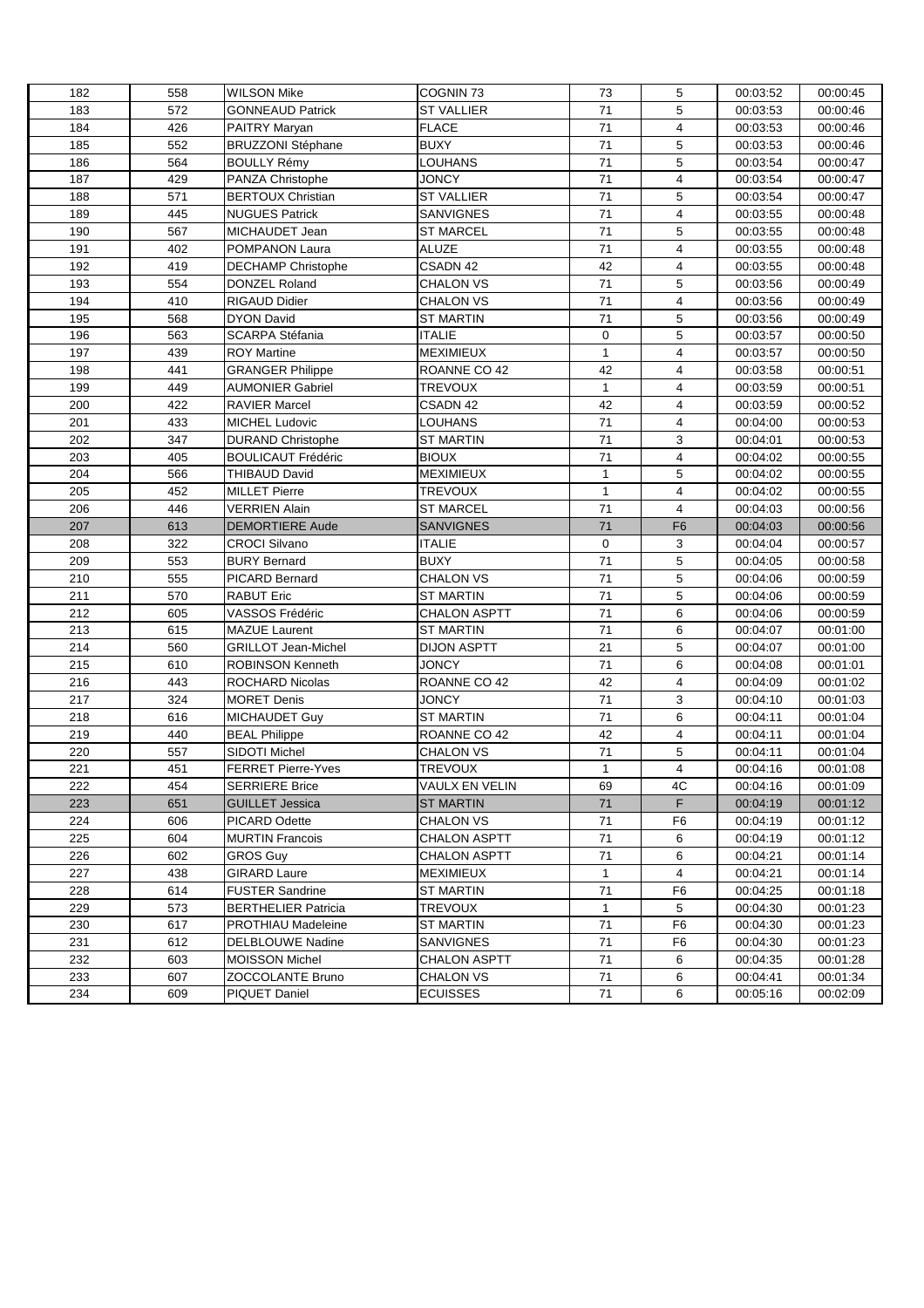| <b>Epreuve</b>          |                         |                            | La Route de Saône et Loire                       |                 |                |              |             |
|-------------------------|-------------------------|----------------------------|--------------------------------------------------|-----------------|----------------|--------------|-------------|
| <b>Date</b>             |                         | 19-20-21 Juin 2015         | <b>Distance</b>                                  |                 |                | 2,05         |             |
| Club                    |                         | <b>ASPTT</b>               | <b>Temps</b>                                     |                 |                | 0:03:07      |             |
| Catégorie               |                         | 1                          | <b>Moyenne</b>                                   |                 |                | 39,47        |             |
| Classés:                |                         | $\overline{38}$            | <b>Nbr</b> de Partant                            |                 |                | 41           |             |
|                         |                         |                            | Classement général après le Prologue Catégorie 1 |                 |                |              |             |
| <b>Place</b>            | <b>Doss</b>             | <b>Noms - Prénoms</b>      | <b>Clubs</b>                                     | Comité          | Caté           | <b>Temps</b> | Ecart       |
|                         | $\overline{\mathbf{4}}$ | LETIENNE Arnaud            | <b>ALUZE</b>                                     | 71              | 1              | 00:03:07.05  | 00:00:00,00 |
| $\overline{2}$          | $\overline{7}$          | ZOCCOLANTE David           | <b>CHALON VS</b>                                 | 71              | $\mathbf{1}$   | 00:03:10,40  | 00:00:03,35 |
| 3                       | 23                      | DUFOSSE David              | <b>HAUTEVILLE</b>                                | 21              | $\mathbf{1}$   | 00:03:10,60  | 00:00:03,55 |
| $\overline{\mathbf{4}}$ | 12                      | PROVILLARD Jérémy          | <b>CREUSOT VS</b>                                | 71              | $\mathbf{1}$   | 00:03:10,78  | 00:00:03,73 |
| 5                       | 13                      | <b>BERTHAUT Steve</b>      | <b>DIJON</b>                                     | 21              | $\mathbf{1}$   | 00:03:14,44  | 00:00:07,39 |
| 6                       | $\mathbf{1}$            | <b>BEAUSOLEIL Laurent</b>  | SANVIGNES                                        | $\overline{71}$ | $\mathbf{1}$   | 00:03:14,56  | 00:00:07,51 |
| $\overline{7}$          | 3                       | <b>BRUGNON Eric</b>        | <b>ALUZE</b>                                     | 71              | $\mathbf{1}$   | 00:03:15,70  | 00:00:08,65 |
| 8                       | 17                      | <b>FAZIO Lucas</b>         | <b>ECUISSES</b>                                  | $\overline{71}$ | $\mathbf{1}$   | 00:03:16,00  | 00:00:08,95 |
| 9                       | 32                      | RABOT David                | <b>OULLINS</b>                                   | 69              | $\mathbf{1}$   | 00:03:16,16  | 00:00:09,11 |
| 10                      | 16                      | <b>DESBOIS Alexandre</b>   | <b>ECUISSES</b>                                  | 71              | $\mathbf{1}$   | 00:03:16,69  | 00:00:09,64 |
| 11                      | 11                      | LANDRÉ Sébastien           | <b>CREUSOT VS</b>                                | $\overline{71}$ | $\mathbf{1}$   | 00:03:16,79  | 00:00:09,74 |
| 12                      | 29                      | <b>THEVENIN Pascal</b>     | ORTF <sub>69</sub>                               | 69              | $\mathbf{1}$   | 00:03:17,32  | 00:00:10,27 |
| 13                      | 20                      | <b>DELORME Kevin</b>       | FRANCHEVILLE 69                                  | 69              | $\mathbf{1}$   | 00:03:18,12  | 00:00:11,07 |
| 14                      | 24                      | <b>TACNET Olivier</b>      | <b>HAUTEVILLE</b>                                | 21              | $\mathbf{1}$   | 00:03:18,72  | 00:00:11,67 |
| 15                      | 8                       | DUSSABLY Antoine           | <b>CHAROLLES</b>                                 | 71              | $\mathbf{1}$   | 00:03:18,85  | 00:00:11,80 |
| 16                      | 10                      | HONORÉ Jean-Baptiste       | <b>CREUSOT VS</b>                                | $\overline{71}$ | $\mathbf{1}$   | 00:03:19,25  | 00:00:12,20 |
| 17                      | 31                      | <b>GAMRA Khellifa</b>      | <b>OULLINS</b>                                   | 69              | $\mathbf{1}$   | 00:03:19,26  | 00:00:12,21 |
| 18                      | $\overline{2}$          | <b>BRIZE Bertrand</b>      | SANVIGNES                                        | 71              | $\mathbf{1}$   | 00:03:19,28  | 00:00:12,23 |
| 19                      | 5                       | PUZENAT Aurélien           | <b>ALUZE</b>                                     | 71              | $\mathbf{1}$   | 00:03:19,64  | 00:00:12,59 |
| 20                      | 27                      | <b>GUICHARD Yannick</b>    | <b>MARCIGNY</b>                                  | 71              | $\overline{1}$ | 00:03:20,12  | 00:00:13,07 |
| 21                      | 22                      | <b>BERLAND Benoit</b>      | <b>HAUTEVILLE</b>                                | 21              | $\mathbf{1}$   | 00:03:20,98  | 00:00:13,93 |
| 22                      | 33                      | <b>BEAUFILS Christophe</b> | ROAD TEAM                                        | 71              | $\mathbf{1}$   | 00:03:22,10  | 00:00:15,05 |
| 23                      | 18                      | <b>FERREBOEUF Yannick</b>  | <b>ECUISSES</b>                                  | 71              | $\mathbf{1}$   | 00:03:22,22  | 00:00:15,17 |
| 24                      | 38                      | <b>GLEIZAL Florent</b>     | <b>VENISSIEUX AC</b>                             | 69              | $\mathbf{1}$   | 00:03:23,47  | 00:00:16,42 |
| 25                      | $\boldsymbol{9}$        | <b>GRAND Yannick</b>       | COGNIN <sub>73</sub>                             | $\overline{73}$ | $\mathbf{1}$   | 00:03:26,81  | 00:00:19,76 |
| 26                      | 41                      | DIVAY Joël                 | ORTF <sub>69</sub>                               | 69              | $\mathbf{1}$   | 00:03:27,22  | 00:00:20,17 |
| 27                      | 40                      | DE FARIA Arthur            | VILLEJUST 91                                     | 91              | $\mathbf{1}$   | 00:03:27,78  | 00:00:20,73 |
| 28                      | 30                      | <b>CAEIRO Marcos</b>       | <b>OULLINS</b>                                   | 69              | $\mathbf{1}$   | 00:03:28,22  | 00:00:21,17 |
| 29                      | 28                      | <b>DELAYE Nicolas</b>      | <b>MARCIGNY</b>                                  | 69              | $\mathbf{1}$   | 00:03:28,43  | 00:00:21,38 |
| 30                      | 36                      | DELEERSNYDER Arnaud        | ST DENIS 01                                      | $\mathbf{1}$    | $\mathbf{1}$   | 00:03:30,03  | 00:00:22,98 |
| 31                      | 21                      | PETITJEAN Philippe         | FRANCHEVILLE 69                                  | 69              | $\mathbf{1}$   | 00:03:30,52  | 00:00:23,47 |
| 32                      | 35                      | <b>BADEY Stéphane</b>      | ST DENIS 01                                      | $\mathbf{1}$    | $\mathbf{1}$   | 00:03:31,19  | 00:00:24,14 |
| 33                      | 39                      | <b>MAUBLANC Sylvain</b>    | <b>VENISSIEUX AC</b>                             | 69              | $\mathbf{1}$   | 00:03:31,76  | 00:00:24,71 |
| 34                      | 19                      | <b>LEMAITRE Guillaume</b>  | <b>ECUISSES</b>                                  | 3               | $\mathbf{1}$   | 00:03:31,79  | 00:00:24,74 |
| 35                      | 15                      | <b>GUILLOT Nicolas</b>     | <b>DIJON</b>                                     | $\overline{21}$ | $\mathbf{1}$   | 00:03:33,49  | 00:00:26,44 |
| 36                      | 26                      | <b>DREUX Michel</b>        | <b>MARCIGNY</b>                                  | 71              | $\mathbf{1}$   | 00:03:34,41  | 00:00:27,36 |
| 37                      | 25                      | <b>BERGER Maime</b>        | LOUHANS                                          | 71              | $\mathbf{1}$   | 00:03:43,13  | 00:00:36,08 |
| 38                      | 14                      | <b>CASTRES Olivier</b>     | <b>DIJON</b>                                     | 21              | $\mathbf{1}$   | 00:03:44,88  | 00:00:37,83 |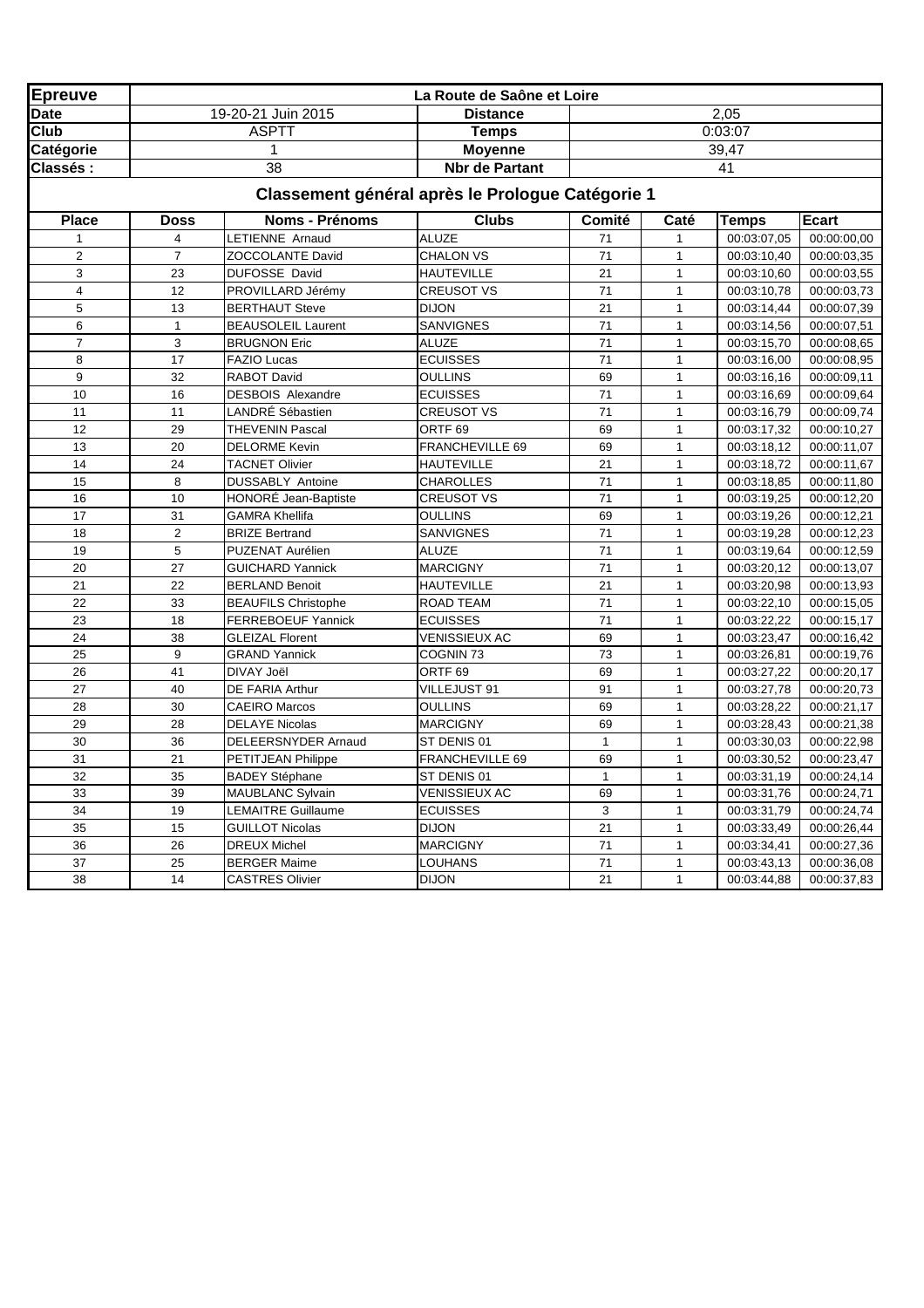| <b>Epreuve</b>  |                    |                                          | La Route de Saône et Loire                       |              |                         |                            |                             |
|-----------------|--------------------|------------------------------------------|--------------------------------------------------|--------------|-------------------------|----------------------------|-----------------------------|
| <b>Date</b>     |                    | 19-20-21 Juin 2015                       | <b>Distance</b>                                  |              |                         | 2,05                       |                             |
| Club            |                    | <b>ASPTT</b>                             | <b>Temps</b>                                     |              |                         | 0:03:10                    |                             |
| Catégorie       |                    | $\overline{2}$                           | <b>Moyenne</b>                                   |              |                         | 38,84                      |                             |
| <b>Classés:</b> |                    | 48                                       | <b>Nbr de Partant</b>                            |              |                         | 49                         |                             |
|                 |                    |                                          | Classement général après le Prologue Catégorie 2 |              |                         |                            |                             |
| <b>Place</b>    |                    | Noms - Prénoms                           |                                                  |              |                         |                            |                             |
|                 | <b>Doss</b><br>214 | <b>CURTIL Aurélien</b>                   | <b>Clubs</b><br><b>ECUISSES</b>                  | Comité<br>71 | Caté<br>2               | Temps<br>00:03:09,84       | <b>Ecart</b><br>00:00:00,00 |
| $\overline{2}$  | 233                | <b>BRET Christophe</b>                   | NEUVILLE 86                                      | 86           | $\overline{c}$          | 00:03:12,85                | 00:00:03,01                 |
| 3               | 204                | D'EVOLA Fabian                           | <b>BELGIQUE</b>                                  | 0            | $\overline{2}$          | 00:03:13,71                | 00:00:03,87                 |
| 4               | 232                | <b>JEANJEAN Damien</b>                   | <b>MEXIMIEUX</b>                                 | $\mathbf{1}$ | $\overline{2}$          | 00:03:14,84                | 00:00:05,00                 |
| 5               | 209                | RIZET Lilian                             | <b>CREUSOT VS</b>                                | 71           | $\overline{2}$          | 00:03:18,32                | 00:00:08,48                 |
| 6               | 208                | JOLIVOT Sébastien                        | <b>CREUSOT VS</b>                                | 71           | 2                       | 00:03:18,96                | 00:00:09,12                 |
| $\overline{7}$  | 216                | <b>LATRECHE Pierre</b>                   | <b>FLACE</b>                                     | 71           | $\overline{2}$          | 00:03:20,30                | 00:00:10,46                 |
| 8               | 243                | <b>FORGE Yannick</b>                     | <b>TREVOUX</b>                                   | 1            | $\overline{2}$          | 00:03:21,02                | 00:00:11,18                 |
| 9               | 231                | <b>CHARRE Pascal</b>                     | <b>MEXIMIEUX</b>                                 | $\mathbf{1}$ | $\overline{c}$          | 00:03:21,30                | 00:00:11,46                 |
| 10              | 206                | VAN WAEYENBERGE Kévin                    | <b>BELGIQUE</b>                                  | $\mathbf 0$  | $\overline{2}$          | 00:03:21,58                | 00:00:11,74                 |
| 11              | 226                | <b>SAUPHANOR Cédric</b>                  | LAGNIEU                                          | $\mathbf{1}$ | 2                       | 00:03:22,47                | 00:00:12,63                 |
| 12              | 201                | <b>BOUDOT Maxime</b>                     | <b>ALUZE</b>                                     | 71           | 2                       | 00:03:22,55                | 00:00:12,71                 |
| 13              | 220                | <b>LOISI Carmine</b>                     | ITALIE                                           | $\mathbf 0$  | $\overline{c}$          | 00:03:22,97                | 00:00:13,13                 |
| 14              | 225                | <b>GAUTHIER Sébastien</b>                | LAGNIEU                                          | 1            | $\overline{2}$          | 00:03:23,24                | 00:00:13,40                 |
| 15              | 235                | <b>CHATEAUX David</b>                    | ORTF <sub>69</sub>                               | 69           | $\overline{2}$          | 00:03:23,43                | 00:00:13,59                 |
| 16              | 224                | <b>CHARLEVOIX Baptiste</b>               | LAGNIEU                                          | $\mathbf{1}$ | $\overline{c}$          | 00:03:23,66                | 00:00:13,82                 |
| 17              | 248                | RIVALLAIN Julien                         | <b>VENISSIEUX AC</b>                             | 69           | $\overline{2}$          | 00:03:23,89                | 00:00:14,05                 |
| 18              | 223                | <b>OQUIDAN Antoine</b>                   | <b>JONCY</b>                                     | 71           | 2                       | 00:03:24,86                | 00:00:15,02                 |
| 19              | 245                | <b>LAURIA Joseph</b>                     | <b>TREVOUX</b>                                   | 1            | $\overline{2}$          | 00:03:25,46                | 00:00:15,62                 |
| 20              | 221                | PIAGNERI Luca                            | ITALIE                                           | 0            | 2                       | 00:03:25,63                | 00:00:15,79                 |
| 21              | 249                | <b>AUCLERC Philippe</b>                  | <b>ST MARTIN</b>                                 | 71           | $\overline{2}$          |                            |                             |
| 22              | 227                | <b>DELERUE Franck</b>                    | LOUHANS                                          | 71           | $\overline{2}$          | 00:03:25,80                | 00:00:15,96                 |
| 23              | 202                | <b>BRIOTTET Benoit</b>                   | ALUZE                                            | 71           | $\overline{c}$          | 00:03:26,36<br>00:03:27,59 | 00:00:16,52<br>00:00:17,75  |
| 24              | 219                | <b>CROCI Alan</b>                        | <b>ITALIE</b>                                    | $\mathbf 0$  | $\overline{2}$          | 00:03:27,76                | 00:00:17,92                 |
| 25              | 239                | CHAVET-BELLOT Patrick                    | ROAD TEAM                                        | 71           | 2                       |                            |                             |
| 26              | 203                | DEMONT Sébastien                         | <b>ALUZE</b>                                     | 71           | $\overline{2}$          | 00:03:27,82<br>00:03:28,47 | 00:00:17,98<br>00:00:18,63  |
| 27              | 238                | <b>COLANTONIO Daniel</b>                 | OULLINS                                          | 69           | 2                       | 00:03:28,57                | 00:00:18,73                 |
| 28              | 234                |                                          | NEUVILLE 86                                      | 86           | $\overline{2}$          |                            |                             |
| 29              | 242                | LORIOUX Stéphane<br><b>DEREUX David</b>  | <b>TREVOUX</b>                                   | 1            | $\overline{2}$          | 00:03:29,66                | 00:00:19,82                 |
| 30              | 222                |                                          | <b>JONCY</b>                                     | 71           | $\overline{c}$          | 00:03:30,10<br>00:03:30,80 | 00:00:20,26                 |
|                 |                    | <b>GAUDILLIERE Alexis</b>                | <b>ITALIE</b>                                    | $\mathbf 0$  | $\overline{2}$          |                            | 00:00:20,96                 |
| 31<br>32        | 218<br>211         | <b>CANZONERI Antonio</b>                 | <b>DIJON</b>                                     | 21           | $\overline{\mathbf{c}}$ | 00:03:31,37                | 00:00:21,53<br>00:00:22,03  |
|                 |                    | PIERRE EUGENE Vincent                    |                                                  |              |                         | 00:03:31,87                |                             |
| 33              | 246<br>241         | ROGNARD Mickaël<br><b>NUGUES Florian</b> | TREVOUX<br>SANVIGNES                             | $\mathbf{1}$ | 2                       | 00:03:32,82                | 00:00:22,98                 |
| 34              |                    |                                          |                                                  | 71           | 2                       | 00:03:32,90                | 00:00:23,06                 |
| 35              | 230                | PALLAS Youri                             | MERCUREY                                         | 71           | 2                       | 00:03:33,13                | 00:00:23,29                 |
| 36              | 205                | <b>LEJEUNE Sylvain</b>                   | <b>BELGIQUE</b>                                  | 0            | 2                       | 00:03:33,26                | 00:00:23,42                 |
| 37              | 210                | TISSERAND Sébastien                      | <b>DIJON</b>                                     | 21           | 2                       | 00:03:34,47                | 00:00:24,63                 |
| 38              | 207                | <b>DUSSABLY Stéphane</b>                 | <b>CHAROLLES</b>                                 | 71           | $\overline{\mathbf{c}}$ | 00:03:36,27                | 00:00:26,43                 |
| 39              | 244                | <b>KILMAN Alain</b>                      | <b>TREVOUX</b>                                   | 1            | 2                       | 00:03:37,40                | 00:00:27,56                 |
| 40              | 237                | SIE Serge                                | ORTF <sub>69</sub>                               | 69           | $\overline{a}$          | 00:03:37,61                | 00:00:27,77                 |
| 41              | 240                | <b>DEMORTIERE Rémi</b>                   | SANVIGNES                                        | 71           | 2                       | 00:03:38,78                | 00:00:28,94                 |
| 42              | 247                | BORDAZ Jean Claude                       | <b>VENISSIEUX AC</b>                             | 69           | 2                       | 00:03:38,79                | 00:00:28,95                 |
| 43              | 215                | EUVRARD Michael                          | <b>ECUISSES</b>                                  | 71           | 2                       | 00:03:41,56                | 00:00:31,72                 |
| 44              | 228                | PRONCHERY Mickaël                        | <b>MARCIGNY</b>                                  | 71           | 2                       | 00:03:42,73                | 00:00:32,89                 |
| 45              | 236                | JEANDET Christophe                       | ORTF <sub>69</sub>                               | 69           | 2                       | 00:03:44,60                | 00:00:34,76                 |
| 46              | 229                | <b>THURET Jonathan</b>                   | <b>MARCIGNY</b>                                  | 71           | 2                       | 00:03:45,25                | 00:00:35,41                 |
| 47              | 212                | <b>CARPENTIER Patrick</b>                | <b>DOMBES</b>                                    | 1            | $\overline{a}$          | 00:03:46,47                | 00:00:36,63                 |
| 48              | 213                | <b>CHIRAT Gilbert</b>                    | <b>DOMBES</b>                                    | $\mathbf{1}$ | $\overline{2}$          | 00:03:48,76                | 00:00:38,92                 |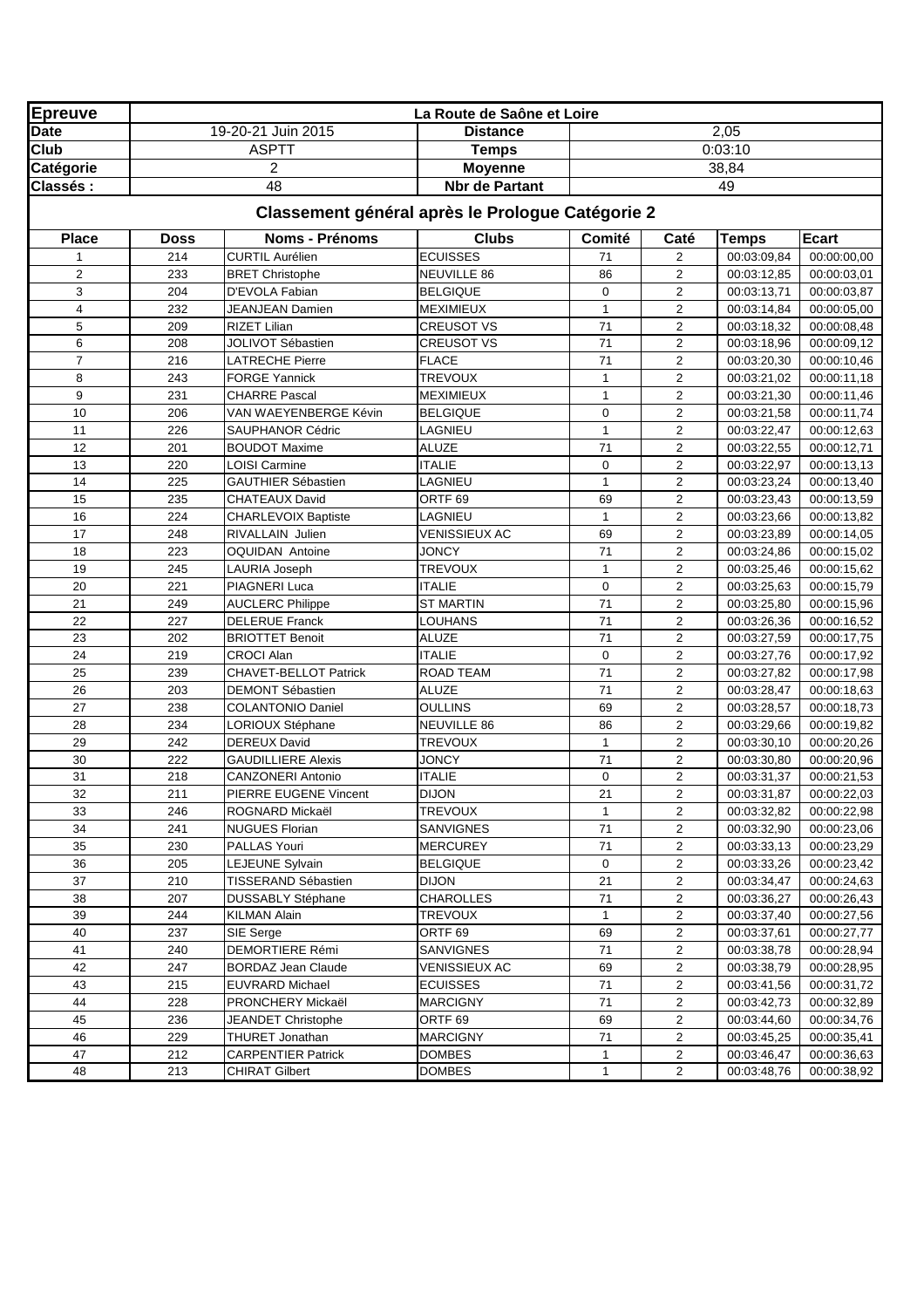| <b>Epreuve</b>  |             |                                              | La Route de Saône et Loire                       |                    |        |                            |                            |
|-----------------|-------------|----------------------------------------------|--------------------------------------------------|--------------------|--------|----------------------------|----------------------------|
| <b>Date</b>     |             | 19-20-21 Juin 2015                           | <b>Distance</b>                                  |                    |        | 2,05                       |                            |
| Club            |             | <b>ASPTT</b>                                 | <b>Temps</b>                                     |                    |        | 0:03:17                    |                            |
| Catégorie       |             | 3                                            | <b>Moyenne</b>                                   |                    |        | 37,46                      |                            |
| <b>Classés:</b> |             | 49                                           | <b>Nbr de Partant</b>                            |                    |        | 53                         |                            |
|                 |             |                                              | Classement général après le Prologue Catégorie 3 |                    |        |                            |                            |
| <b>Place</b>    | <b>Doss</b> | <b>Noms - Prénoms</b>                        | <b>Clubs</b>                                     | Comité             | Caté   | Temps                      | <b>Ecart</b>               |
|                 | 316         | <b>DORIN Alexis</b>                          | <b>ECUISSES</b>                                  | 71                 | 3      | 00:03:17,05                | 00:00:00,00                |
| $\overline{2}$  | 339         | <b>CAIRE Antoine</b>                         | <b>SANVIGNES</b>                                 | 71                 | 3      | 00:03:22,46                | 00:00:05,41                |
| 3               | 332         | <b>RAMON David</b>                           | <b>MEXIMIEUX</b>                                 | $\mathbf{1}$       | 3      | 00:03:22,72                | 00:00:05,67                |
| 4               | 353         | <b>TIXIER Aleandre</b>                       | <b>TREVOUX</b>                                   | $\mathbf{1}$       | 3      | 00:03:22,80                | 00:00:05,75                |
| 5               | 334         | <b>BRET Romain</b>                           | NEUVILLE 86                                      | 86                 | 3      | 00:03:23,23                | 00:00:06,18                |
| 6               | 310         | ZOCCOLANTE Christophe                        | <b>CHALON VS</b>                                 | 71                 | 3      | 00:03:25,97                | 00:00:08,92                |
| $\overline{7}$  | 349         | <b>ROYER Clément</b>                         | <b>ST MARTIN</b>                                 | 71                 | 3      | 00:03:27,51                | 00:00:10,46                |
| 8               | 319         | <b>DUPONT Frédéric</b>                       | <b>FLACE</b>                                     | 71                 | 3      | 00:03:28,91                | 00:00:11,86                |
| 9               | 309         | <b>PERI Laurent</b>                          | <b>CHALON VS</b>                                 | 71                 | 3      | 00:03:28,97                | 00:00:11,92                |
| 10              | 311         | <b>DESOUTER Fabrice</b>                      | COGNIN 73                                        | 73                 | 3      | 00:03:29,58                | 00:00:12,53                |
| 11              | 308         | <b>HUOT Vincent</b>                          | <b>CHALON ASPTT</b>                              | 71                 | 3      | 00:03:30,73                | 00:00:13,68                |
| 12              | 345         | ROUGEMONT Frédéric                           | SANVIGNES                                        | 71                 | 3      | 00:03:31,35                | 00:00:14,30                |
| 13              | 343         | <b>MAGNIEN Laurent</b>                       | <b>SANVIGNES</b>                                 | 71                 | 3      | 00:03:31,53                | 00:00:14,48                |
| 14              | 348         | RAGAINE Dimitri                              | <b>ST MARTIN</b>                                 | 71                 | 3      | 00:03:33,10                | 00:00:16,05                |
| 15              | 325         | <b>BOUVIER Maxime</b>                        | LAGNIEU                                          | $\mathbf{1}$       | 3      | 00:03:33,27                | 00:00:16,22                |
| 16              | 335         | <b>DEBORDE</b> Damien                        | NEUVILLE 86                                      | 86                 | 3      | 00:03:33,40                | 00:00:16,35                |
| 17              | 317         | <b>PAULIN Jean-Marc</b>                      | <b>ECUISSES</b>                                  | 71                 | 3      | 00:03:34,00                | 00:00:16,95                |
| 18              | 341         | DELBLOUWE Christophe                         | SANVIGNES                                        | 71                 | 3      | 00:03:34,18                | 00:00:17,13                |
| 19              | 338         | <b>GIROUD Thierry</b>                        | ROAD TEAM                                        | 71                 | 3      | 00:03:35,25                | 00:00:18,20                |
| 20              | 315         | <b>CURTIL Denis</b>                          | <b>ECUISSES</b>                                  | 71                 | 3      | 00:03:35,81                | 00:00:18,76                |
| 21              | 306         | RENSON Frédéric                              | <b>BELGIQUE</b>                                  | $\mathbf 0$        | 3      | 00:03:36,16                | 00:00:19,11                |
| 22<br>23        | 330<br>321  | <b>CARVALHO Alexis</b>                       | <b>MEXIMIEUX</b><br><b>HAUTEVILLE</b>            | $\mathbf{1}$<br>21 | 3<br>3 | 00:03:36,50<br>00:03:36,76 | 00:00:19,45<br>00:00:19,71 |
| 24              | 340         | <b>BERTHAULT Sylvain</b><br>DE SOUSA Laurent | SANVIGNES                                        | 71                 | 3      | 00:03:37,06                | 00:00:20,01                |
| 25              | 329         | <b>BONHOME Francois</b>                      | <b>MEXIMIEUX</b>                                 | $\mathbf{1}$       | 3      | 00:03:37,06                | 00:00:20,01                |
| 26              | 354         | <b>MARIN Patrice</b>                         | WITTENHEIM 68                                    | 68                 | 3      | 00:03:37,09                | 00:00:20,04                |
| 27              | 307         | <b>GUILLET Olivier</b>                       | <b>CHALON ASPTT</b>                              | 71                 | 3      | 00:03:37,43                | 00:00:20,38                |
| 28              | 337         | FOUILLOUX Thierry                            | ROAD TEAM                                        | 71                 | 3      | 00:03:37,59                | 00:00:20,54                |
| 29              | 302         | PITOUX Christian                             | ALUZE                                            | 71                 | 3      | 00:03:38,67                | 00:00:21,62                |
| 30              | 333         | <b>ANTOINE Julien</b>                        | NEUVILLE 86                                      | 86                 | 3      | 00:03:39,30                | 00:00:22,25                |
| 31              | 327         | <b>CHEVALIER Christophe</b>                  | LAGNIEU                                          | $\mathbf{1}$       | 3      | 00:03:39,40                | 00:00:22,35                |
| 32              | 323         | FANTARELLA Aldo                              | <b>ITALIE</b>                                    | $\pmb{0}$          | 3      | 00:03:39,61                | 00:00:22,56                |
| 33              | 320         | <b>LEJEUNE Sylvain</b>                       | <b>FLACE</b>                                     | 71                 | 3      | 00:03:40,18                | 00:00:23,13                |
| 34              | 303         | TREMEAUX Jean-Luc                            | <b>ALUZE</b>                                     | 71                 | 3      | 00:03:40,45                | 00:00:23,40                |
| 35              | 342         | DIBETTA Francois                             | SANVIGNES                                        | 71                 | 3      | 00:03:41,04                | 00:00:23,99                |
| 36              | 318         | <b>AZAIS Olivier</b>                         | <b>FLACE</b>                                     | 71                 | 3      | 00:03:41,09                | 00:00:24,04                |
| 37              | 312         | PEIRERA DA CRUZ Ludovic                      | COGNIN 73                                        | 73                 | 3      | 00:03:42,36                | 00:00:25,31                |
| 38              | 344         | <b>PATINGRE Thierry</b>                      | SANVIGNES                                        | 71                 | 3      | 00:03:42,57                | 00:00:25,52                |
| 39              | 350         | PERRUSSET Mickaël                            | ST PRIEST 69                                     | 69                 | 3      | 00:03:43,27                | 00:00:26,22                |
| 40              | 304         | <b>DESMET David</b>                          | <b>BELGIQUE</b>                                  | 0                  | 3      | 00:03:45,26                | 00:00:28,21                |
| 41              | 313         | <b>ZENUCH Enguerrand</b>                     | <b>CREUSOT VS</b>                                | 71                 | 3      | 00:03:46,36                | 00:00:29,31                |
| 42              | 314         | <b>JACQUET Thierry</b>                       | DOMBES                                           | 1                  | 3      | 00:03:46,88                | 00:00:29,83                |
| 43              | 305         | FLOHIMONT Régis                              | <b>BELGIQUE</b>                                  | 0                  | 3      | 00:03:47,72                | 00:00:30,67                |
| 44              | 328         | <b>THOMAS Jérome</b>                         | LAGNIEU                                          | 1                  | 3      | 00:03:47,80                | 00:00:30,75                |
| 45              | 352         | <b>GOUTTE Rémy</b>                           | CSADN 42                                         | 42                 | 3      | 00:03:49,40                | 00:00:32,35                |
| 46              | 331         | GOY Alain                                    | <b>MEXIMIEUX</b>                                 | 1                  | 3      | 00:03:52,09                | 00:00:35,04                |
| 47              | 347         | <b>DURAND Christophe</b>                     | <b>ST MARTIN</b>                                 | 71                 | 3      | 00:04:00,54                | 00:00:43,49                |
| 48              | 322         | <b>CROCI Silvano</b>                         | <b>ITALIE</b>                                    | 0                  | 3      | 00:04:04,18                | 00:00:47,13                |
| 49              | 324         | <b>MORET Denis</b>                           | <b>JONCY</b>                                     | 71                 | 3      | 00:04:09,75                | 00:00:52,70                |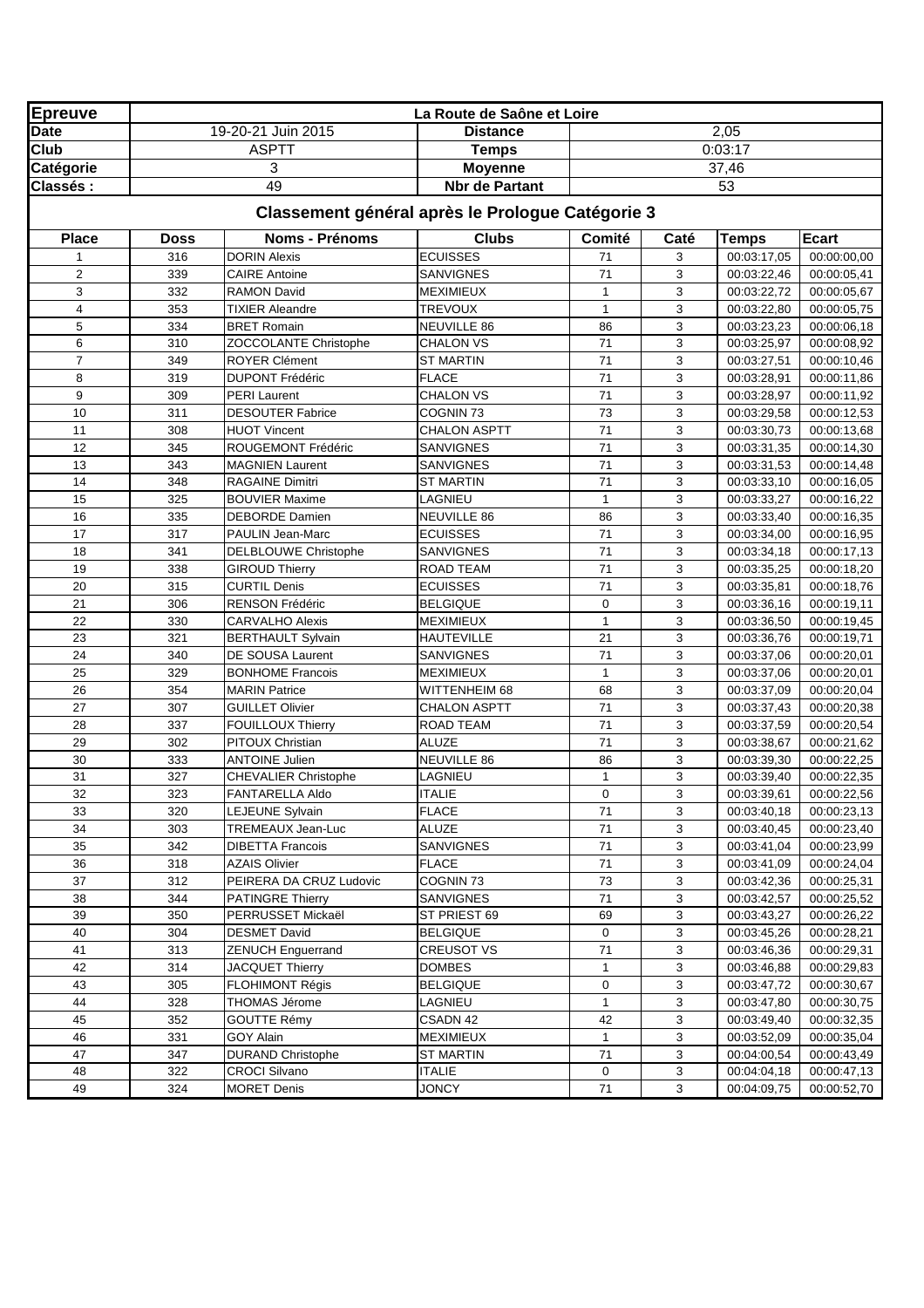| <b>Epreuve</b> |             |                              | La Route de Saône et Loire                            |              |                |              |             |
|----------------|-------------|------------------------------|-------------------------------------------------------|--------------|----------------|--------------|-------------|
| <b>Date</b>    |             | 19-20-21 Juin 2015           | <b>Distance</b>                                       |              |                | 2,05         |             |
| Club           |             | <b>ASPTT</b>                 | <b>Temps</b>                                          |              |                | 0:03:14      |             |
| Catégorie      |             | Jeunes                       | <b>Moyenne</b>                                        |              |                | 38,04        |             |
| Classés:       |             | 10                           | <b>Nbr de Partant</b>                                 |              |                | 10           |             |
|                |             |                              | Classement général après le Prologue Catégorie Jeunes |              |                |              |             |
| <b>Place</b>   | Doss        | <b>Noms - Prénoms</b>        | <b>Clubs</b>                                          | Comité       | Caté           | <b>Temps</b> | Ecart       |
|                | 111         | <b>BOURGEOIS Matthieu</b>    | <b>ALUZE</b>                                          | 71           | J              | 00:03:14,05  | 00:00:00,00 |
| $\overline{2}$ | 115         | <b>OLIVIER Quentin</b>       | <b>JONCY</b>                                          | 71           | J              | 00:03:17,01  | 00:00:02,96 |
| 3              | 113         | SPOHR Florian                | <b>CHAROLLES</b>                                      | 71           | J              | 00:03:17,39  | 00:00:03,34 |
| 4              | 112         | <b>BOURGEOIS Alexandre</b>   | <b>ALUZE</b>                                          | 71           | J              | 00:03:20,99  | 00:00:06.94 |
| 5              | 118         | <b>PAGE Thibault</b>         | <b>TOURNUS</b>                                        | 71           | J              | 00:03:21,19  | 00:00:07,14 |
| 6              | 116         | <b>MENAND Arthur</b>         | <b>MERCUREY</b>                                       | 71           | J              | 00:03:21,66  | 00:00:07,61 |
| $\overline{7}$ | 117         | <b>AUCLERC Lucas</b>         | <b>ST MARTIN</b>                                      | 71           | J              | 00:03:22,60  | 00:00:08,55 |
| 8              | 119         | AMBERT Jérémy                | VILLEJUST 91                                          | 91           | J              | 00:03:27,58  | 00:00:13,53 |
| 9              | 120         | <b>LEGER Clément</b>         | <b>ST MARTIN</b>                                      | 71           | J              | 00:03:28,07  | 00:00:14,02 |
| 10             | 114         | NETO Loïc                    | <b>JONCY</b>                                          | 71           | J              | 00:03:28,14  | 00:00:14,09 |
| <b>Epreuve</b> |             |                              | La Route de Saône et Loire                            |              |                |              |             |
| <b>Date</b>    |             | 19-20-21 Juin 2015           | <b>Distance</b>                                       |              |                |              |             |
|                |             |                              |                                                       |              |                | 2,05         |             |
| Club           |             | <b>ASPTT</b>                 | <b>Temps</b>                                          |              |                | 0:03:28      |             |
| Catégorie      |             | 4                            | <b>Moyenne</b>                                        |              |                | 35,48        |             |
| Classés:       |             | 54                           | <b>Nbr</b> de Partant                                 |              |                | 59           |             |
|                |             |                              | Classement général après le Prologue Catégorie 4      |              |                |              |             |
| <b>Place</b>   | <b>Doss</b> | Noms - Prénoms               | <b>Clubs</b>                                          | Comité       | Caté           | <b>Temps</b> | Ecart       |
|                | 434         | <b>BRUNO Antoine</b>         | <b>MERCUREY</b>                                       | 71           | 4C             | 00:03:27,88  | 00:00:00,00 |
| $\overline{2}$ | 406         | <b>MARTINS José</b>          | <b>BIOUX</b>                                          | 71           | 4              | 00:03:30,84  | 00:00:02,96 |
| 3              | 416         | <b>VERNIER Philippe</b>      | COGNIN <sub>73</sub>                                  | 73           | 4              | 00:03:31,34  | 00:00:03,46 |
| $\overline{4}$ | 412         | <b>FAVIER Martial</b>        | COGNIN <sub>73</sub>                                  | 73           | 4              | 00:03:34,71  | 00:00:06,83 |
| 5              | 442         | <b>PROST Laurent</b>         | ROANNE CO 42                                          | 42           | 4              | 00:03:35,09  | 00:00:07,21 |
| 6              | 437         | <b>FERRAND Guillaume</b>     | <b>MEXIMIEUX</b>                                      | 1            | 4              | 00:03:36,14  | 00:00:08.26 |
| $\overline{7}$ | 424         | <b>DORIN Julien</b>          | <b>ECUISSES</b>                                       | 71           | 4              | 00:03:36,15  | 00:00:08,27 |
| 8              | 408         | <b>HENNI Mohamed</b>         | <b>CHALON VS</b>                                      | 71           | $\overline{4}$ | 00:03:36,21  | 00:00:08,33 |
| 9              | 444         | <b>MICHALEC Arnaud</b>       | <b>SANVIGNES</b>                                      | 71           | 4              | 00:03:36,57  | 00:00:08,69 |
| 10             | 418         | <b>BONIN Lucas</b>           | <b>CREUSOT VS</b>                                     | 71           | 4              | 00:03:37.00  | 00:00:09.12 |
| 11             | 417         | <b>BONIN Pascal</b>          | <b>CREUSOT VS</b>                                     | 71           | 4              | 00:03:38,31  | 00:00:10,43 |
| 12             | 432         | <b>MARQUIS Laurent</b>       | <b>LOUHANS</b>                                        | 71           | 4              | 00:03:40,34  | 00:00:12,46 |
| 13             | 403         | RABUT Sylvain                | <b>ALUZE</b>                                          | 71           | 4              | 00:03:40.67  | 00:00:12,79 |
| 14             | 401         | DE VECCHI Christophe         | <b>ALUZE</b>                                          | 71           | 4              | 00:03:40,75  | 00:00:12,87 |
| 15             | 414         | RONZEL Stéphane              | COGNIN 73                                             | 73           | 4              | 00:03:41,38  | 00:00:13,50 |
| 16             | 421         | <b>DESBOIS Jean-Baptiste</b> | VILLEJUST 91                                          | 91           | 4              | 00:03:41,41  | 00:00:13,53 |
| 17             | 407         | <b>RIGOMIER Vincent</b>      | <b>BIOUX</b>                                          | 71           | 4              | 00:03:41,76  | 00:00:13,88 |
| 18             | 456         | VIOLANO Jean-Paul            | <b>VENISSIEUX MAV</b>                                 | 69           | 4              | 00:03:41,80  | 00:00:13,92 |
| 19             | 409         | KANEL Aurélien               | <b>CHALON VS</b>                                      | 71           | 4              | 00:03:42,18  | 00:00:14,30 |
| 20             | 425         | CHARLOT Denis                | <b>FLACE</b>                                          | 71           | 4              | 00:03:42,93  | 00:00:15,05 |
| 21             | 450         | <b>CHAPEL Franck</b>         | TREVOUX                                               | $\mathbf{1}$ | 4              | 00:03:43,68  | 00:00:15,80 |
| 22             | 565         | LARROZE Jordan               | LOUHANS                                               | 71           | 4              | 00:03:43,86  | 00:00:15,98 |
| 23             | 423         | <b>DORIN</b> Serge           | <b>ECUISSES</b>                                       | 71           | 4              | 00:03:44,55  | 00:00:16.67 |
| 24             | 435         | DELAURO Joseph               | <b>MERCUREY</b>                                       | 71           | 4              | 00:03:44,94  | 00:00:17,06 |
| 25             | 448         | SIGUENZA Bernars             | <b>TOURNUS</b>                                        | 71           | 4              | 00:03:45,86  | 00:00:17,98 |
| 26             | 420         | <b>FLORENCE Thierry</b>      | CSADN 42                                              | 42           | 4              | 00:03:46,05  | 00:00:18,17 |
| 27             | 457         | <b>CARON Guillaume</b>       | VILLEJUST 91                                          | 91           | 4              | 00:03:46,07  | 00:00:18,19 |
| 28             | 404         | <b>AUBOEUF Thierry</b>       | <b>BIOUX</b>                                          | 71           | $\overline{4}$ | 00:03:47,43  | 00:00:19,55 |
| 29             | 455         | OLMOS José                   | <b>VENISSIEUX MAV</b>                                 | 69           | 4              | 00:03:47,49  | 00:00:19,61 |
| 30             | 413         | <b>GARNIER Didier</b>        | COGNIN 73                                             | 73           | 4              | 00:03:48,43  | 00:00:20,55 |
| 31             | 415         | ROUGER Gianni                | COGNIN 73                                             | 73           | 4              | 00:03:48,57  | 00:00:20,69 |
| 32             | 436         | <b>DEMAGNY Nicolas</b>       | <b>MEXIMIEUX</b>                                      | 1            | 4              | 00:03:48,97  | 00:00:21,09 |
| 33             | 430         | <b>BUATOIS Philippe</b>      | LOUHANS                                               | 71           | 4              | 00:03:49,18  | 00:00:21,30 |
| 34             | 411         | <b>BARTHE Xavier</b>         | COGNIN 73                                             | $73\,$       | 4              | 00:03:49,76  | 00:00:21,88 |

34 411 BARTHE Xavier COGNIN 73 73 4 00:03:49,76 00:00:21,88<br>35 453 PEREZ André TREVOUX 1 4 00:03:51,32 00:00:23,44<br>36 426 PAITRY Maryan FLACE 71 4 00:03:53,41 00:00:25,53

35 453 PEREZ André TREVOUX 1 4 00:03:51,32<br>36 426 PAITRY Maryan FLACE 71 4 00:03:53,41

PAITRY Maryan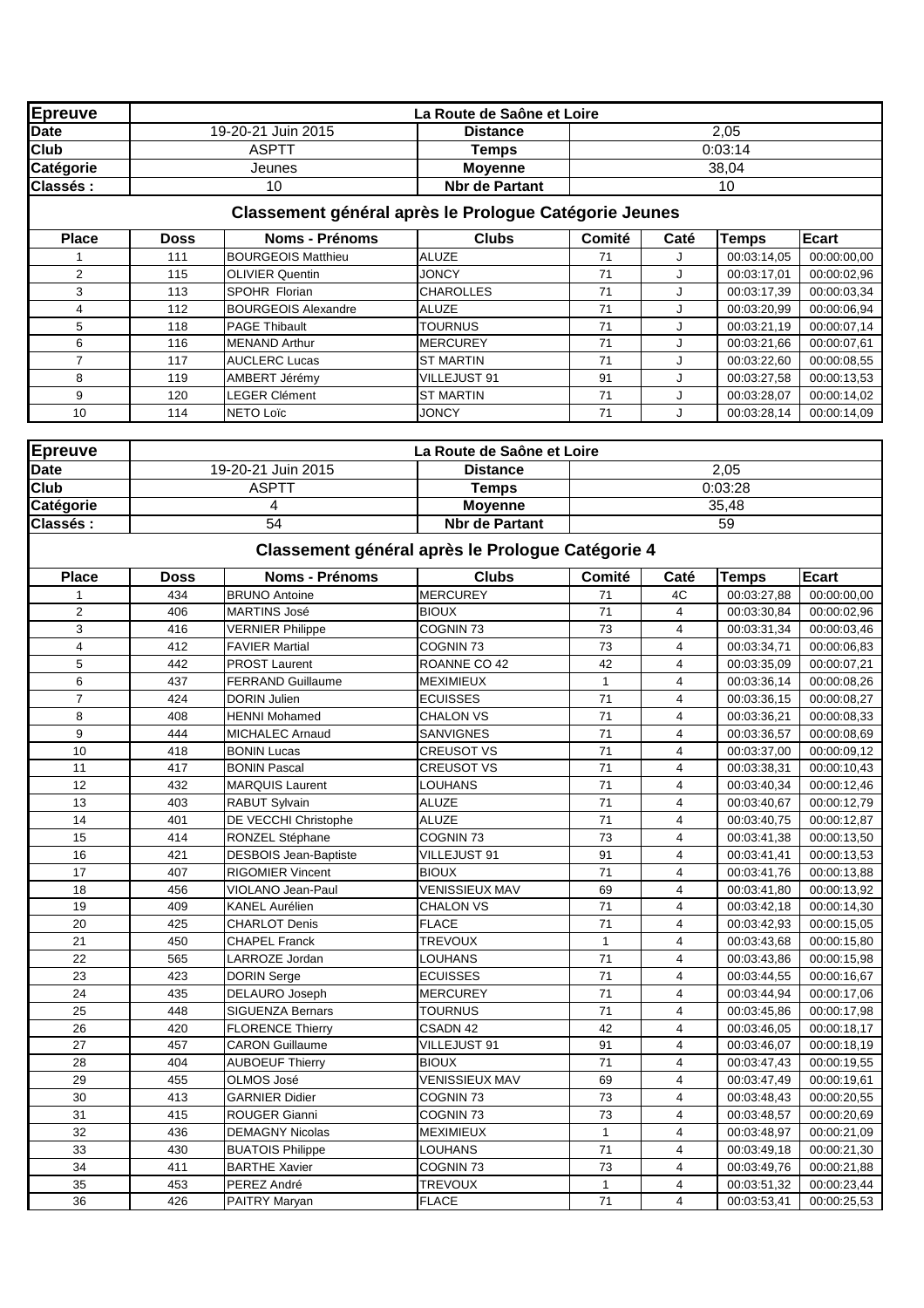| 37 | 429 | PANZA Christophe          | <b>JONCY</b>     | 71 | 4  | 00:03:54,10 | 00:00:26,22 |
|----|-----|---------------------------|------------------|----|----|-------------|-------------|
| 38 | 445 | <b>NUGUES Patrick</b>     | <b>SANVIGNES</b> | 71 | 4  | 00:03:54.80 | 00:00:26,92 |
| 39 | 402 | <b>POMPANON Laura</b>     | <b>ALUZE</b>     | 71 | 4  | 00:03:55,05 | 00:00:27,17 |
| 40 | 419 | <b>DECHAMP Christophe</b> | CSADN 42         | 42 | 4  | 00:03:55,13 | 00:00:27,25 |
| 41 | 410 | <b>RIGAUD Didier</b>      | <b>CHALON VS</b> | 71 | 4  | 00:03:56.28 | 00:00:28,40 |
| 42 | 439 | <b>ROY Martine</b>        | <b>MEXIMIEUX</b> |    | 4  | 00:03:56,77 | 00:00:28,89 |
| 43 | 441 | <b>GRANGER Philippe</b>   | ROANNE CO 42     | 42 | 4  | 00:03:58,11 | 00:00:30.23 |
| 44 | 449 | <b>AUMONIER Gabriel</b>   | <b>TREVOUX</b>   |    | 4  | 00:03:58,53 | 00:00:30.65 |
| 45 | 422 | <b>RAVIER Marcel</b>      | CSADN 42         | 42 | 4  | 00:03:59.05 | 00:00:31,17 |
| 46 | 433 | <b>MICHEL Ludovic</b>     | <b>LOUHANS</b>   | 71 | 4  | 00:04:00.25 | 00:00:32,37 |
| 47 | 405 | <b>BOULICAUT Frédéric</b> | <b>BIOUX</b>     | 71 | 4  | 00:04:01.57 | 00:00:33,69 |
| 48 | 452 | <b>MILLET Pierre</b>      | <b>TREVOUX</b>   |    | 4  | 00:04:02.32 | 00:00:34,44 |
| 49 | 446 | <b>VERRIEN Alain</b>      | <b>ST MARCEL</b> | 71 | 4  | 00:04:02.76 | 00:00:34,88 |
| 50 | 443 | <b>ROCHARD Nicolas</b>    | ROANNE CO 42     | 42 | 4  | 00:04:09.04 | 00:00:41.16 |
| 51 | 440 | <b>BEAL Philippe</b>      | ROANNE CO 42     | 42 | 4  | 00:04:10.81 | 00:00:42,93 |
| 52 | 451 | <b>FERRET Pierre-Yves</b> | <b>TREVOUX</b>   |    | 4  | 00:04:15.52 | 00:00:47,64 |
| 53 | 454 | <b>SERRIERE Brice</b>     | VAULX EN VELIN   | 69 | 4C | 00:04:15.99 | 00:00:48.11 |
| 54 | 438 | <b>GIRARD Laure</b>       | <b>MEXIMIEUX</b> |    | 4  | 00:04:21,34 | 00:00:53,46 |

| <b>Epreuve</b> |             |                            | La Route de Saône et Loire                       |                |       |              |              |  |  |  |  |
|----------------|-------------|----------------------------|--------------------------------------------------|----------------|-------|--------------|--------------|--|--|--|--|
| <b>Date</b>    |             | 19-20-21 Juin 2015         | <b>Distance</b>                                  |                |       | 2,05         |              |  |  |  |  |
| <b>Club</b>    |             | <b>ASPTT</b>               | <b>Temps</b>                                     |                |       | 0:03:46      |              |  |  |  |  |
| Catégorie      |             | 5                          | <b>Moyenne</b>                                   |                | 32,65 |              |              |  |  |  |  |
| Classés:       |             | 19                         | <b>Nbr de Partant</b>                            |                | 23    |              |              |  |  |  |  |
|                |             |                            | Classement général après le Prologue Catégorie 5 |                |       |              |              |  |  |  |  |
| <b>Place</b>   | <b>Doss</b> | <b>Noms - Prénoms</b>      | <b>Clubs</b>                                     | Comité         | Caté  | <b>Temps</b> | <b>Ecart</b> |  |  |  |  |
|                | 574         | DA FONSECA Eduardo         | VILLEJUST 91                                     | 91             | 5     | 00:03:45.66  | 00:00:00,00  |  |  |  |  |
| $\overline{2}$ | 551         | <b>EHRHOLD Patrick</b>     | <b>BIOUX</b>                                     | 71             | 5     | 00:03:51,36  | 00:00:05.70  |  |  |  |  |
| 3              | 556         | <b>ROUSSEAUX Dominique</b> | <b>CHALON VS</b>                                 | 71             | 5     | 00:03:51,92  | 00:00:06.26  |  |  |  |  |
| 4              | 558         | <b>WILSON Mike</b>         | COGNIN 73                                        | 73             | 5     | 00:03:52,47  | 00:00:06,81  |  |  |  |  |
| 5              | 572         | <b>GONNEAUD Patrick</b>    | <b>ST VALLIER</b>                                | 71             | 5     | 00:03:52,96  | 00:00:07,30  |  |  |  |  |
| 6              | 552         | <b>BRUZZONI Stéphane</b>   | <b>BUXY</b>                                      | 71             | 5     | 00:03:53.44  | 00:00:07,78  |  |  |  |  |
| $\overline{7}$ | 564         | <b>BOULLY Rémy</b>         | <b>LOUHANS</b>                                   | 71             | 5     | 00:03:53,93  | 00:00:08,27  |  |  |  |  |
| 8              | 571         | <b>BERTOUX Christian</b>   | <b>ST VALLIER</b>                                | 71             | 5     | 00:03:54,44  | 00:00:08,78  |  |  |  |  |
| 9              | 567         | MICHAUDET Jean             | <b>ST MARCEL</b>                                 | 71             | 5     | 00:03:55,05  | 00:00:09.39  |  |  |  |  |
| 10             | 554         | <b>DONZEL Roland</b>       | <b>CHALON VS</b>                                 | 71             | 5     | 00:03:55.61  | 00:00:09.95  |  |  |  |  |
| 11             | 568         | <b>DYON David</b>          | <b>ST MARTIN</b>                                 | 71             | 5     | 00:03:56,40  | 00:00:10,74  |  |  |  |  |
| 12             | 563         | <b>SCARPA Stéfania</b>     | <b>ITALIE</b>                                    | $\mathbf 0$    | 5     | 00:03:56,69  | 00:00:11,03  |  |  |  |  |
| 13             | 566         | <b>THIBAUD David</b>       | <b>MEXIMIEUX</b>                                 | $\overline{1}$ | 5     | 00:04:01.76  | 00:00:16,10  |  |  |  |  |
| 14             | 553         | <b>BURY Bernard</b>        | <b>BUXY</b>                                      | 71             | 5     | 00:04:05.18  | 00:00:19,52  |  |  |  |  |
| 15             | 555         | <b>PICARD Bernard</b>      | <b>CHALON VS</b>                                 | 71             | 5     | 00:04:05.67  | 00:00:20,01  |  |  |  |  |
| 16             | 570         | <b>RABUT Eric</b>          | <b>ST MARTIN</b>                                 | 71             | 5     | 00:04:05.68  | 00:00:20,02  |  |  |  |  |
| 17             | 560         | <b>GRILLOT Jean-Michel</b> | <b>DIJON ASPTT</b>                               | 21             | 5     | 00:04:07.26  | 00:00:21,60  |  |  |  |  |
| 18             | 557         | SIDOTI Michel              | <b>CHALON VS</b>                                 | 71             | 5     | 00:04:11.18  | 00:00:25,52  |  |  |  |  |
| 19             | 573         | <b>BERTHELIER Patricia</b> | <b>TREVOUX</b>                                   | $\mathbf{1}$   | 5     | 00:04:30,37  | 00:00:44,71  |  |  |  |  |